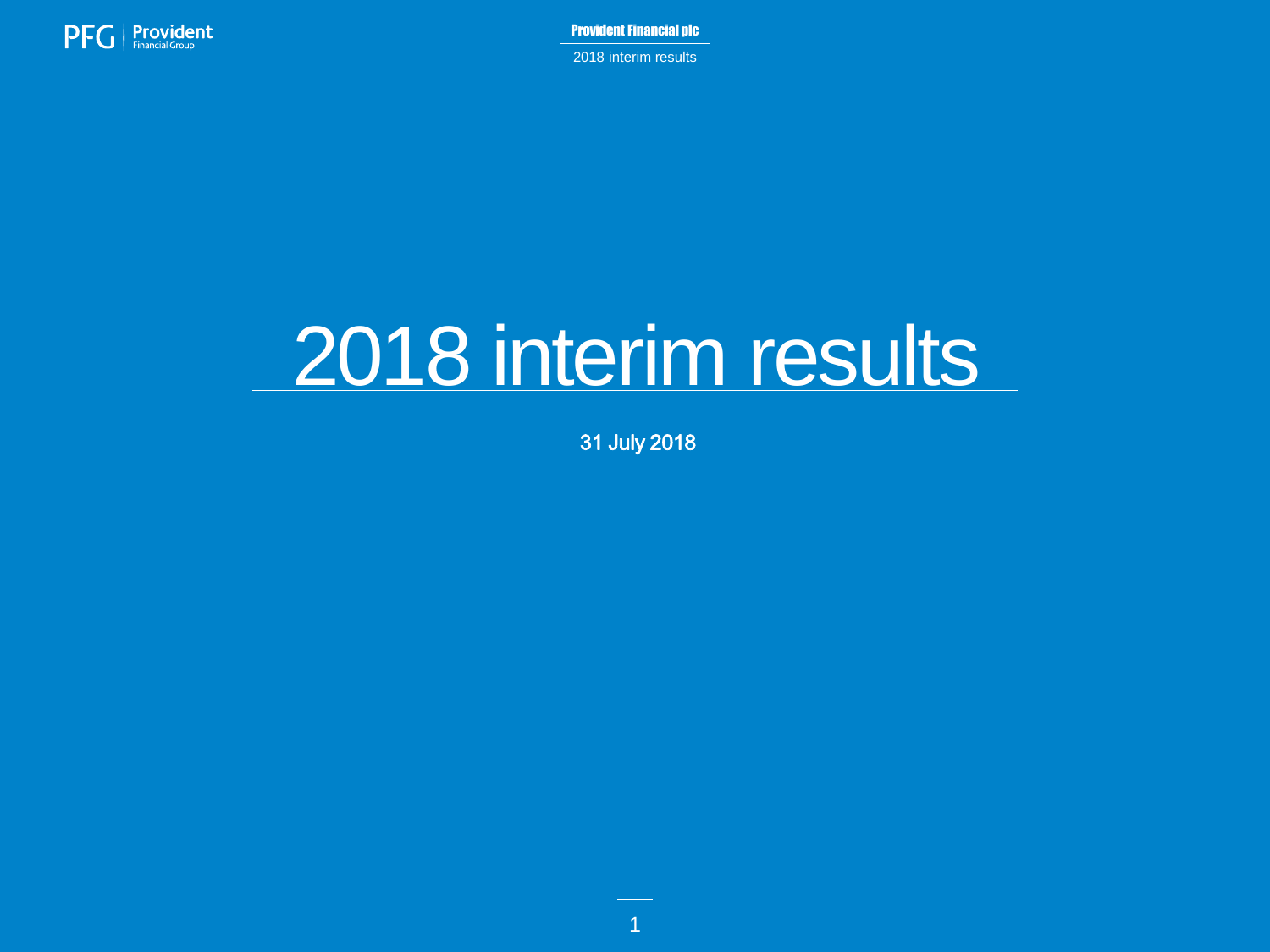Provident Financial plc 2018 interim results

### Today's presentation

- Progress against 2018 objectives **Malcolm Le May**
- Financial review **Andrew Fisher** Andrew Fisher
- Strategy and outlook **Malcolm Le May**
- Questions
- Appendix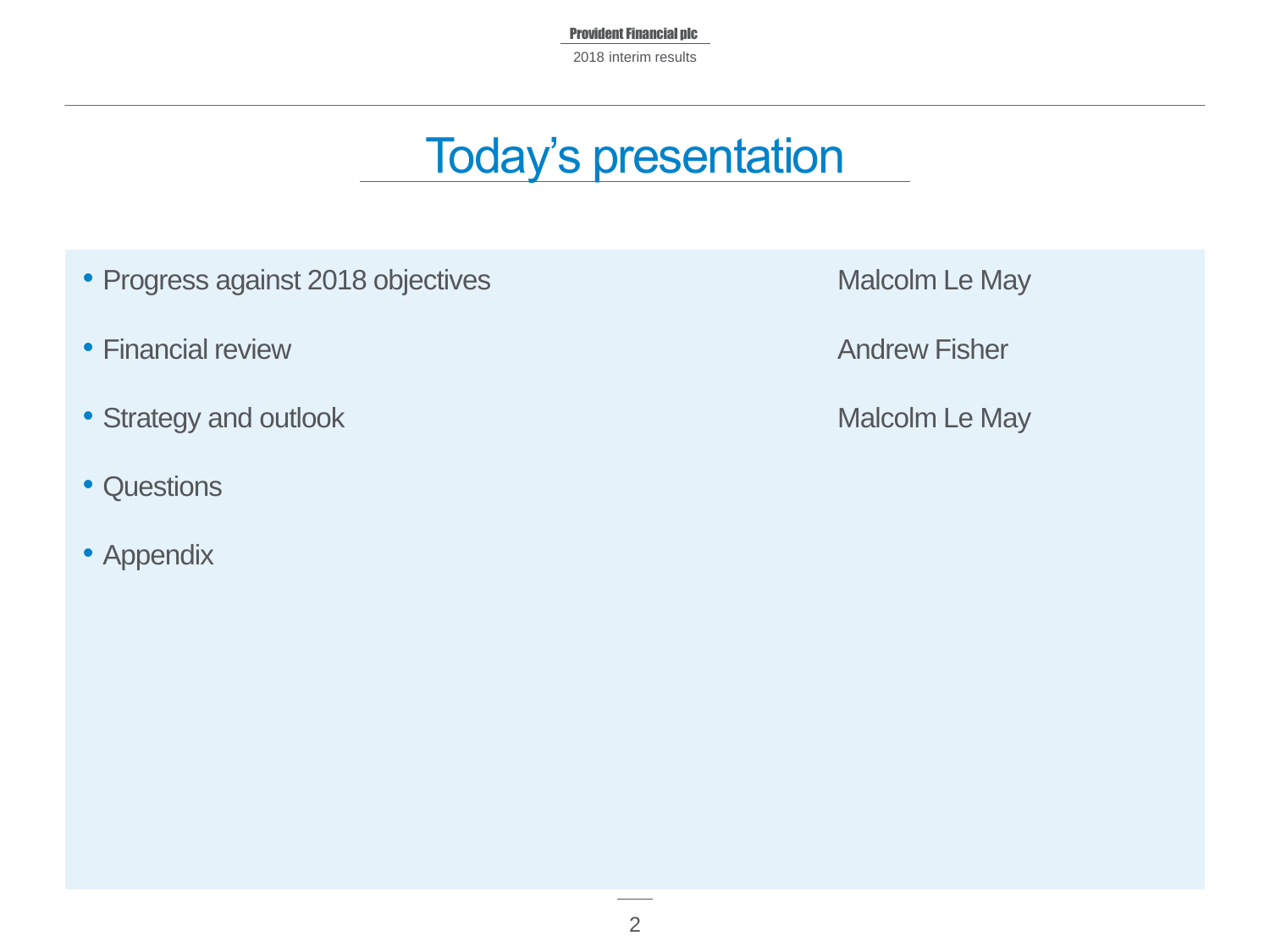

2018 interim results

# 2018 objectives

Malcolm Le May – Group Chief Executive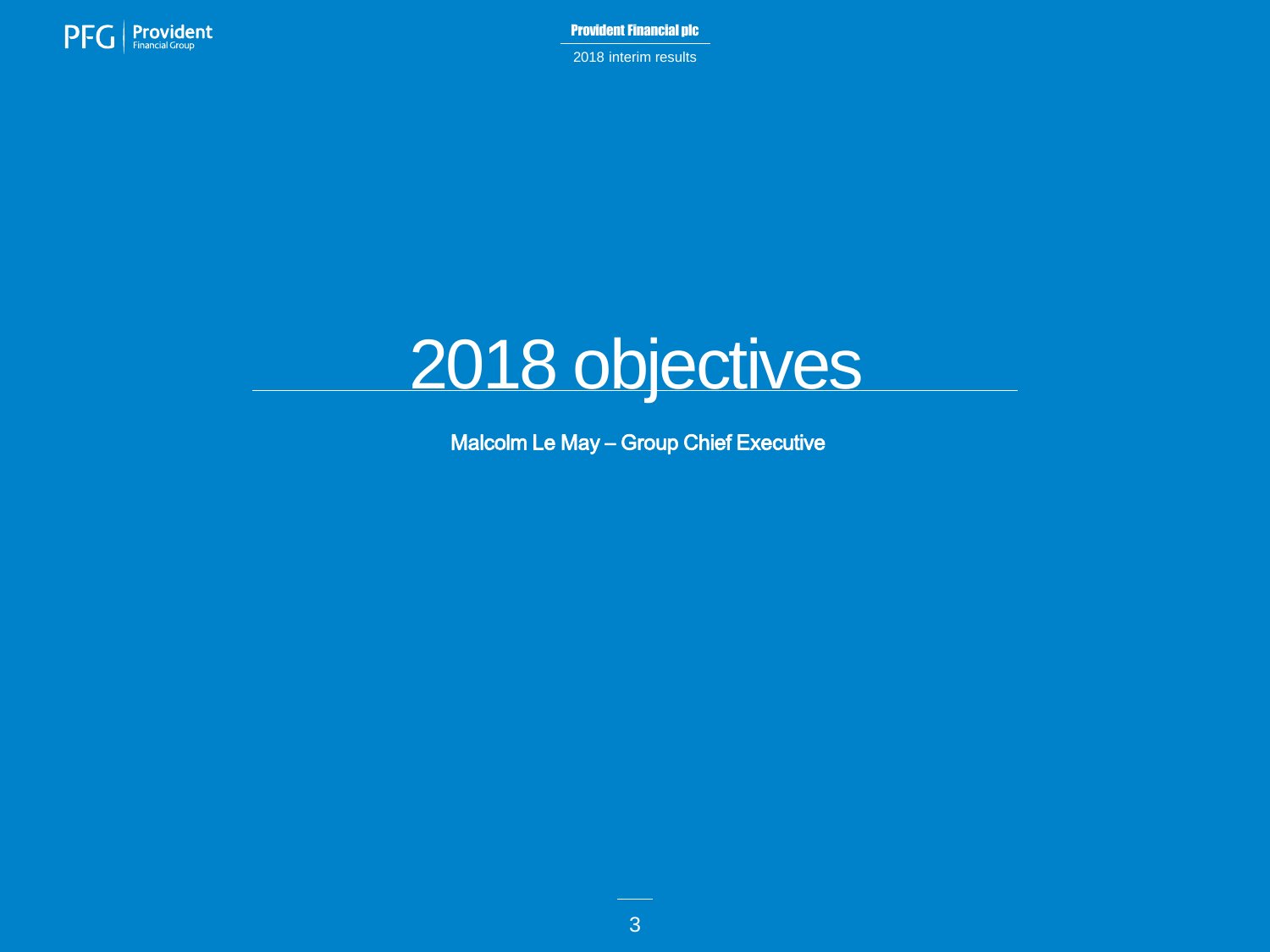2018 interim results

*2018 objectives*

### Our 2018 objectives

- 1. Deliver the home credit recovery plan
- 2. Complete the ROP refund programme and adopt new regulation in Vanquis Bank
- 3. Strengthen the Board, governance and culture
- 4. Progress the Moneybarn FCA investigation
- 5. Re-access debt markets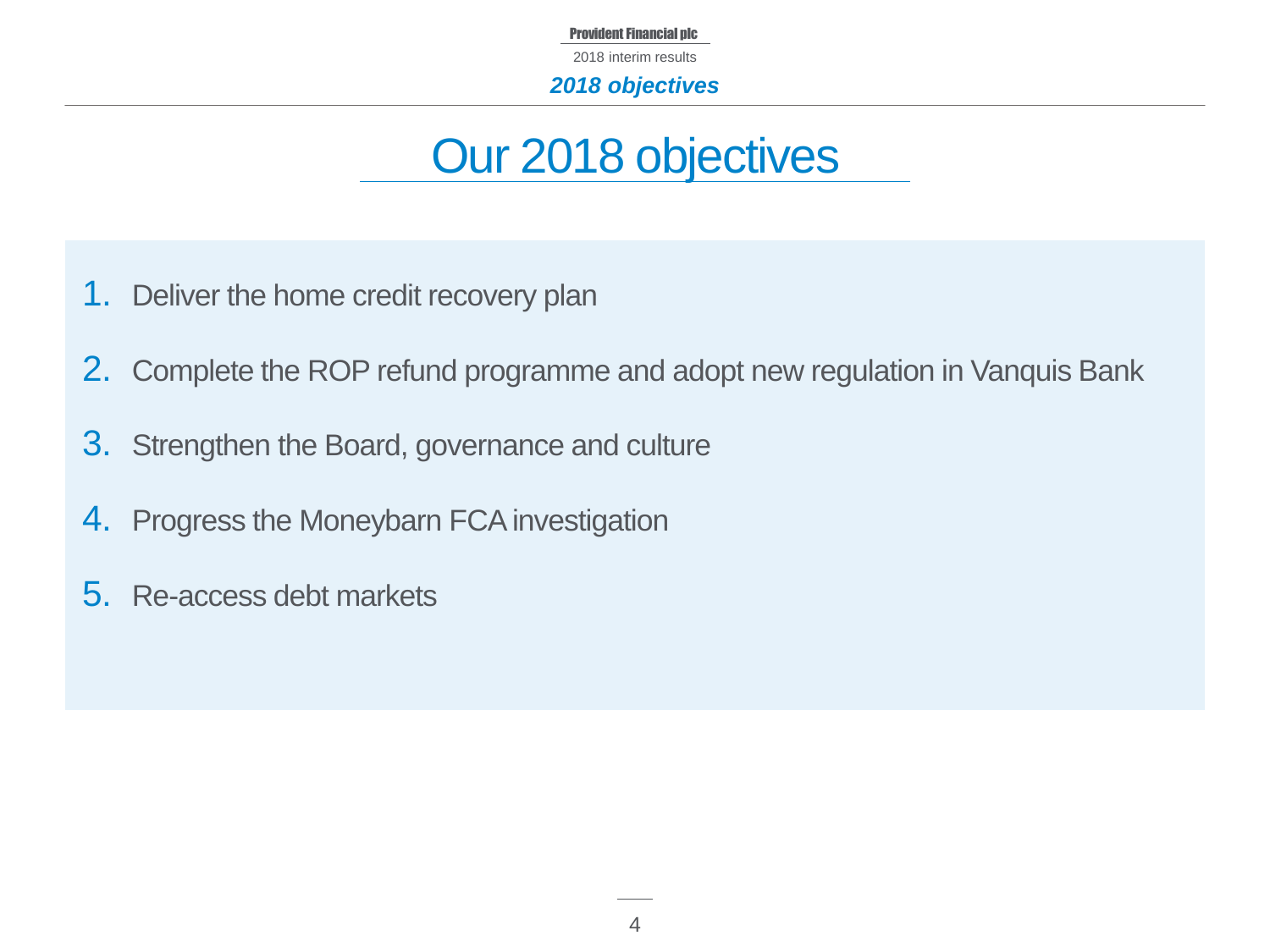2018 interim results

#### *2018 objectives*

### Progress to date

- Good progress in implementing the operational recovery plan
- Constructive relationship with the FCA with regular dialogue both at a group and divisional level
- A number of significant actions have been implemented during the first half of the year:
	- ‒ Recording of customer interactions, including mandatory voice recording for all sales transactions
	- ‒ New arrears strategy together with central support
	- ‒ Digital document capture through the Lending App
	- Enhanced activity management
	- ‒ Piloting of a new field structure to reduce spans of control
- Collections performance remained at 10% below historical levels through Q2 with actions in place to deliver further improvements
- Remaining actions required to implement the recovery plan are expected to be substantially in place during the second half
- Objective to obtain full authorisation by the end of the year
- Intending to introduce an enhanced performance management system based on a balanced scorecard approach and some variable pay, subject to agreement with the FCA

**Deliver the home credit recovery plan**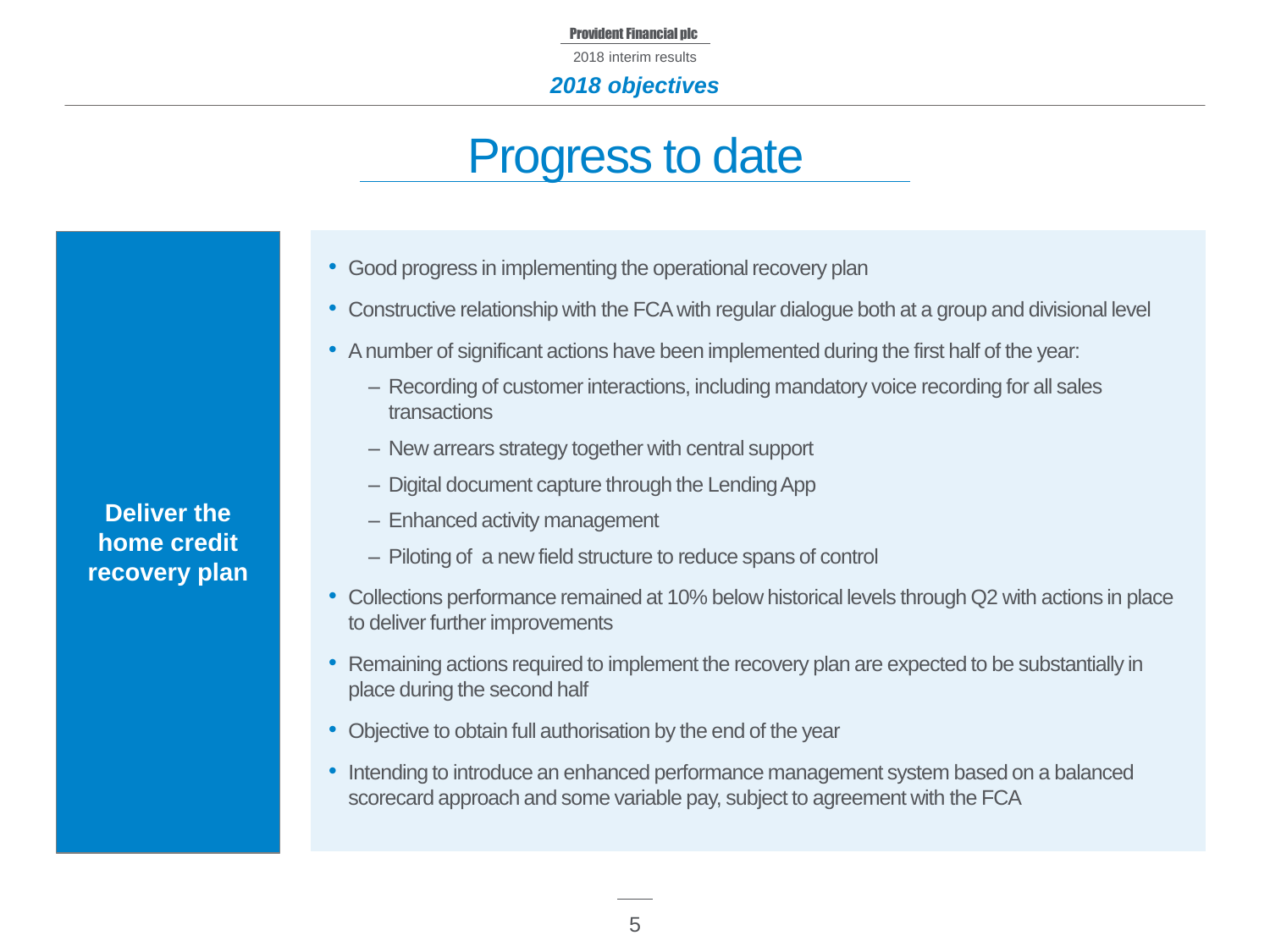#### *2018 objectives*

## Progress to date (continued)

- Systems and capability required to deliver the ROP refund programme to some 1.2 million customers has largely been built
- Pilot was successfully completed in early June and the roll-out of the full refund programme has now commenced
- No material change in the level of ROP complaints following the announcement of the settlement
- Total provisions and balance reductions set aside in 2017 remain appropriate
- Business has recently increased minimum contractual payments and will shortly roll-out higher recommended payments and other communication strategies to address customers defined as being in persistent debt
- Enhanced affordability assessments being introduced
- Impact from regulatory measures has already been included in the guidance for 2018

**Complete the ROP refund programme and adopt new regulation in Vanquis Bank**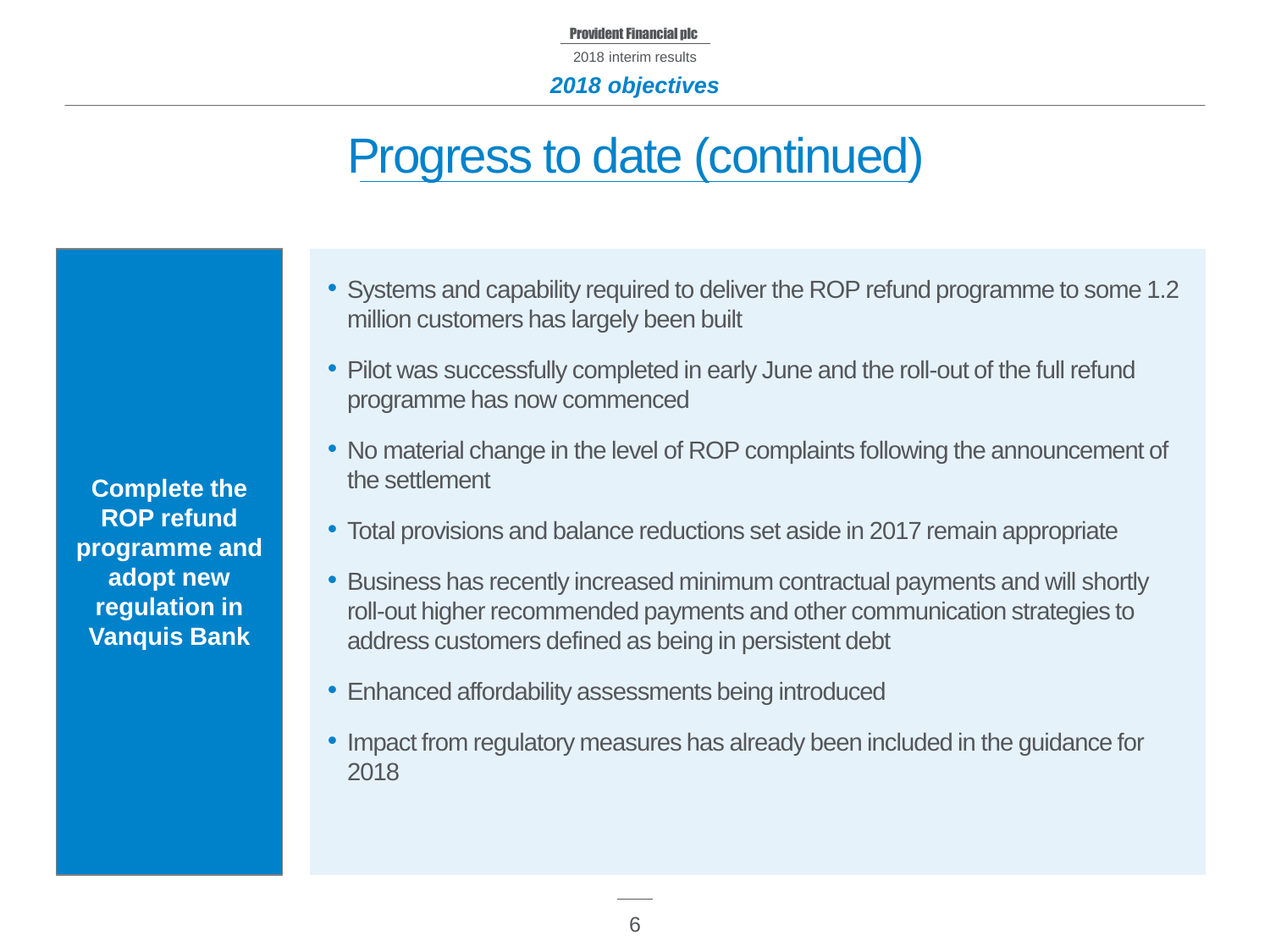Provident Financial plc 2018 interim results

#### *2018 objectives*

### Progress to date (continued)

- Patrick Snowball to join the Board as Chairman on 21 September 2018 and Stuart Sinclair, current Interim Chairman, will retire from the Board
- Angela Knight, Elizabeth G Chambers and Paul Hewitt join the Board as nonexecutive directors with effect from 31 July 2018
- Further strengthening of the governance framework during the first half of the year:
	- ‒ Central risk team to work under the Interim CRO
	- ‒ Group co-ordination of IT and procurement under the Interim Group Chief IT Officer
	- ‒ Recent recruitment of a new Interim Head of Internal Audit and Group Head of HR
	- ‒ Plans to recruit a new Head of Regulation are well advanced
- The group Executive Committee, reconstituted in late 2017, now driving delivery of the group's vision through greater collaboration
- Significant activity underway to realign the group's culture more closely with the developing needs of the customer
- A new Board committee focusing on the customer, culture and ethics to help drive changes in behaviours and attitudes across the group

**Strengthen the Board, governance and culture**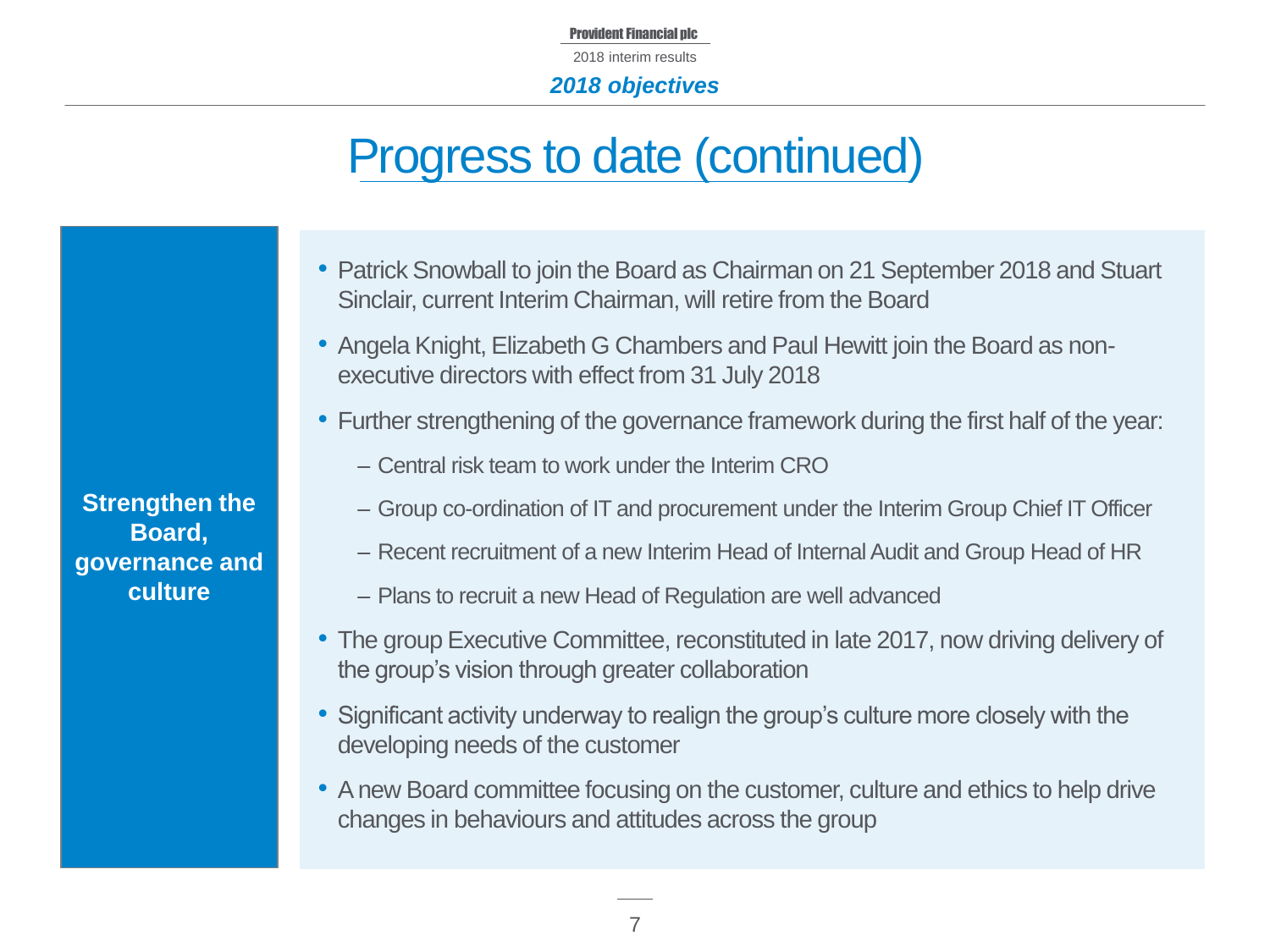Provident Financial plc 2018 interim results

#### *2018 objectives*

### Progress to date (continued)

| <b>Progress the</b><br><b>Moneybarn FCA</b><br>investigation | • The group is continuing to work with the FCA into their investigation into affordability,<br>forbearance and termination options<br>• Scope of the investigation is well understood and the estimated cost of £20m<br>reflected in 2017 continues to be management's prudent estimate of the outcome<br>• A final resolution is likely to take up to 18 months |
|--------------------------------------------------------------|------------------------------------------------------------------------------------------------------------------------------------------------------------------------------------------------------------------------------------------------------------------------------------------------------------------------------------------------------------------|
|                                                              |                                                                                                                                                                                                                                                                                                                                                                  |
|                                                              | • Completion of the £300m rights issue recapitalised the group                                                                                                                                                                                                                                                                                                   |

- **Re-access debt markets**
- Re-financing of £250m senior bonds in June
- CET 1 ratio of 30% provides headroom of c.£90m against a fully loaded regulatory capital requirement of 25.5%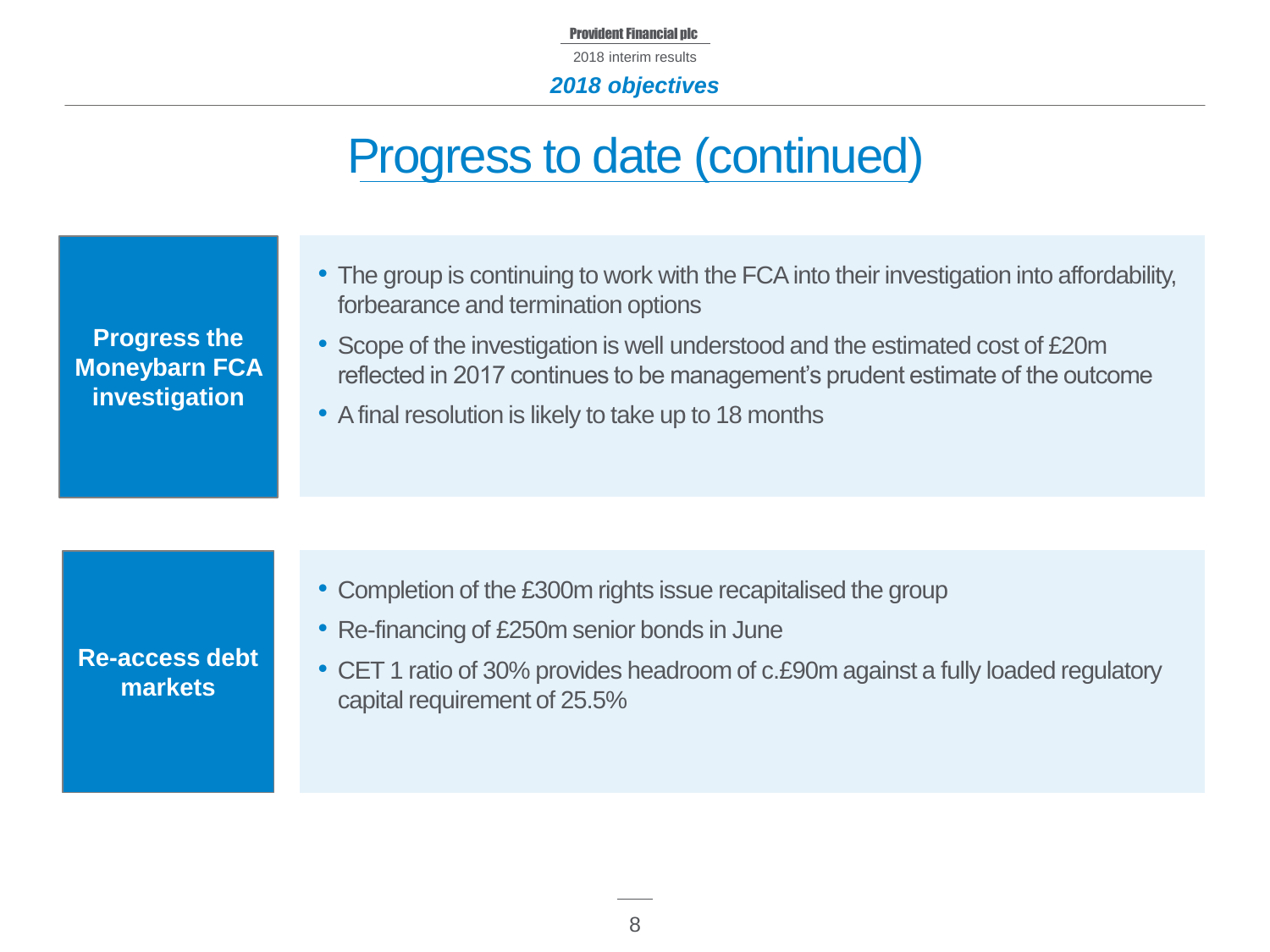

208 interim results

# Financial review

Andrew Fisher – Group Finance Director

9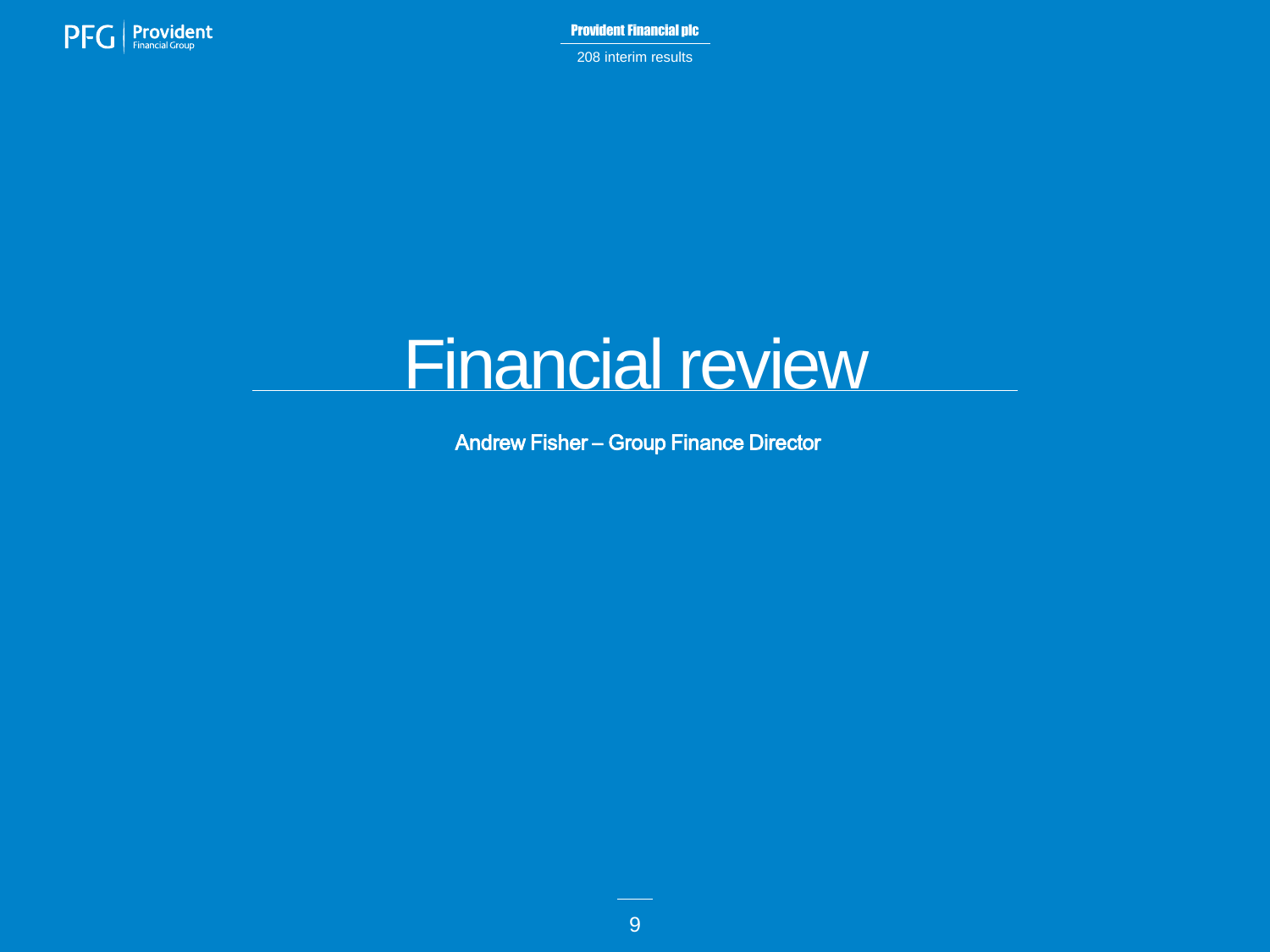2018 interim results

#### *Financial review*

## IFRS 9

- IFRS 9 implemented from 1 January 2018
- Provisions made for expected losses are made on inception of a loan based on the PD and LGD
- Differs to IAS 39 which adopted an incurred loss model whereby impairment provisions where reflected on a missed payment
- IFRS 9 results in a delayed recognition of profits which has a greater impact on growing businesses
- IFRS 9 methodology now finalised and fully implemented
- Comparatives not restated but pro forma results under IFRS 9 presented\*
- IFRS 9 only impacts the timing of the recognition of profits with no changes to the cash flow or loan economics
- Bank covenants unaffected
- Transitional rules for regulatory capital

*\* Appendix provides a business by business comparison of IFRS 9 and IAS 39 results for 2017*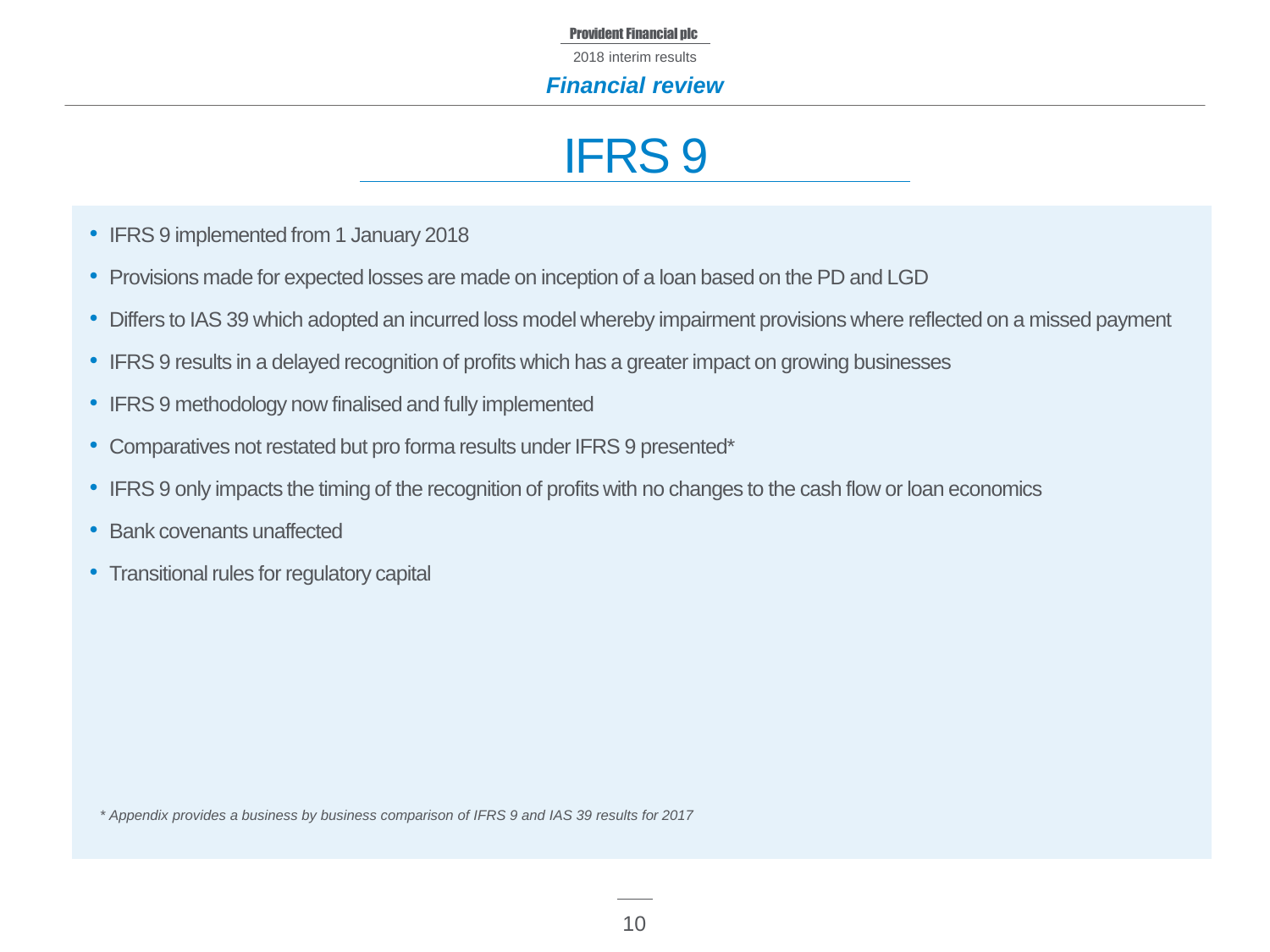2018 interim results

#### *Financial review*

### IFRS 9 results summary **Group**

|                                                        | Six months ended 30 June |                          |                |
|--------------------------------------------------------|--------------------------|--------------------------|----------------|
|                                                        | 2018<br>£m               | 2017 <sup>1</sup><br>£m  | Change<br>$\%$ |
| Vanquis Bank                                           | 97.2                     | 91.6                     | 6.1            |
| CCD                                                    | (23.2)                   | 4.7                      | (593.6)        |
| Moneybarn                                              | 10.6                     | 10.3                     | 2.9            |
| Central costs                                          | (9.7)                    | (8.0)                    | (21.3)         |
| Adjusted profit before tax                             | 74.9                     | 98.6                     | (24.0)         |
| Adjusted basic earnings per share <sup>2</sup> (pence) | 24.2                     | 37.7                     | (35.8)         |
| Annualised return on assets (%)                        | 5.3%                     | 11.9%                    | n/a            |
| Interim dividend per share (pence)                     |                          | $\overline{\phantom{a}}$ | n/a            |
|                                                        |                          |                          |                |
| Amortisation of acquisition intangibles                | (3.7)                    | (3.7)                    |                |
| <b>Exceptional items</b>                               | (36.6)                   | (21.6)                   |                |

*<sup>1</sup> The group has adopted IFRS 9 from 1 January 2018 and made an opening balance sheet adjustment to restate the IAS 39 balance sheet onto an IFRS 9 basis at that date. However, 2017 statutory prior year comparatives have not been restated due to the IFRS 9 requirement in respect of de-recognition of financial assets which would require loans terminated prior to 1 January 2018 to remain under IAS 39 in the prior year. As this distorts comparability with the 2018 income statement and 2018 balance sheet which are on a*  full IFRS 9 basis, the group has also provided pro forma 2017 income statement and balance sheet comparatives as though IFRS 9 had been implemented retrospectively (see *Appendix)*

<sup>2</sup> The weighted average number of shares in the period prior to the rights issue in April 2018 has been adjusted to take account of the bonus element of the rights issue of 1.367 and *EPS comparatives restated*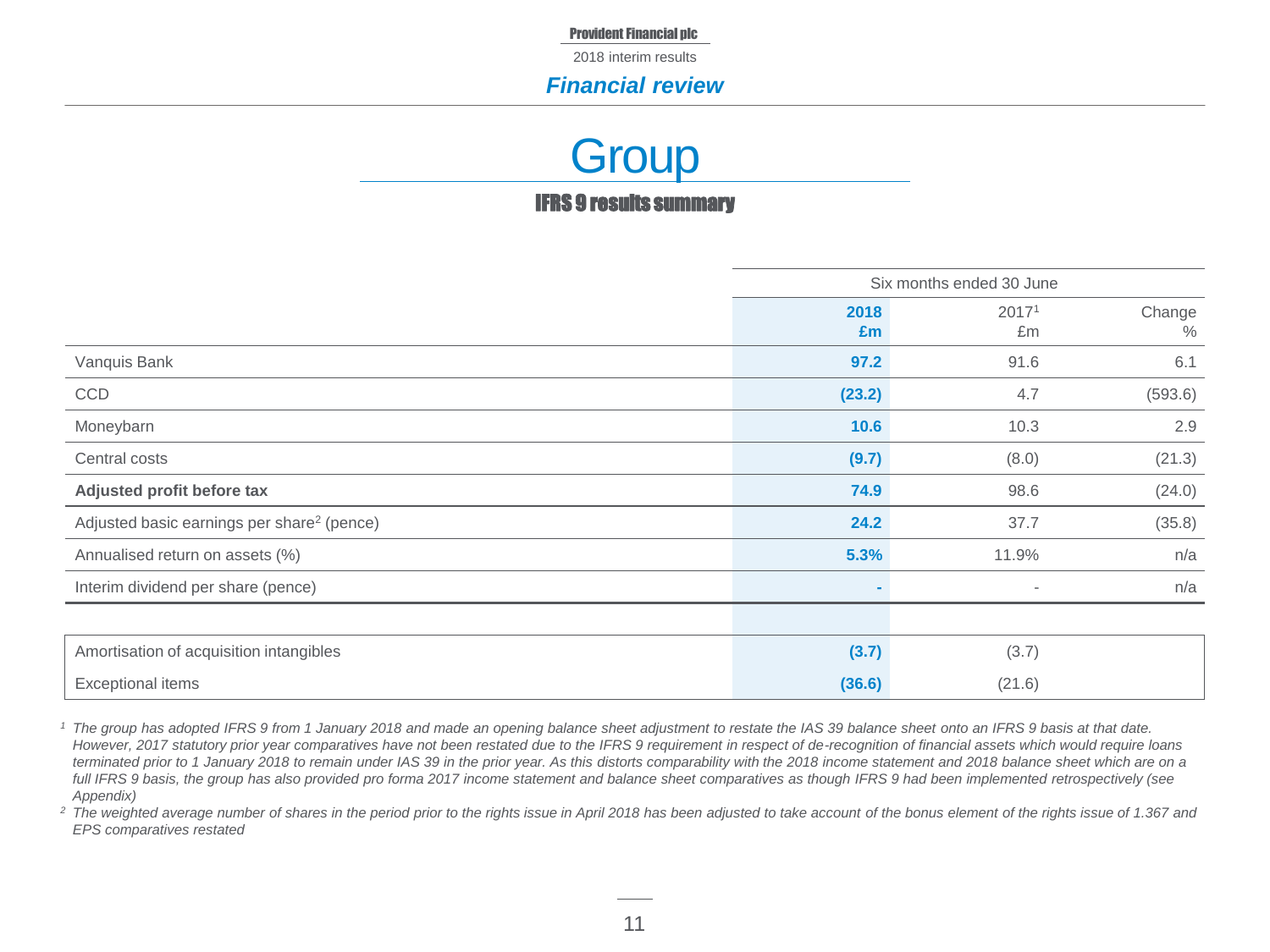2018 interim results

#### *Financial review*

### Vanquis Bank

#### IFRS 9 results

|                                                                |            | Six months ended 30 June |                |
|----------------------------------------------------------------|------------|--------------------------|----------------|
|                                                                | 2018<br>Em | 20171<br>£m              | Change<br>$\%$ |
| Customer numbers ('000)                                        | 1,764      | 1,645                    | 7.2            |
| Period-end receivables prior to balance reduction <sup>2</sup> | 1,501.7    | 1,345.5                  | 11.6           |
| Reported period-end receivables                                | 1,432.4    | 1,345.5                  | 6.5            |
| Average receivables                                            | 1,487.1    | 1,321.5                  | 12.5           |
| Revenue                                                        | 331.9      | 319.0                    | 4.0            |
| Impairment                                                     | (117.3)    | (109.5)                  | (7.1)          |
| <b>Revenue less impairment</b>                                 | 214.6      | 209.5                    | 2.4            |
| Annualised revenue yield                                       | 45.0%      | 48.8%                    |                |
| Annualised impairment rate                                     | 15.7%      | 17.1%                    |                |
| Annualised risk-adjusted margin                                | 29.3%      | 31.7%                    |                |
| Costs                                                          | (99.2)     | (98.9)                   | (0.3)          |
| Interest                                                       | (18.2)     | (19.0)                   | 4.2            |
| Adjusted profit before tax                                     | 97.2       | 91.6                     | 6.1            |
| Annualised return on assets                                    | 11.2%      | 12.2%                    |                |

*<sup>1</sup> Pro forma IFRS 9 comparative financial information as though IFRS 9 had been implemented retrospectively (see Appendix )*

<sup>2</sup> Period-end receivables at 30 June 2018 are stated prior to the estimated balance reduction in receivables of £69.3m (December 2017: £75.4m, June 2017: £nil) arising as a result of *the resolution of the FCA investigation into ROP reached on 27 February 2018*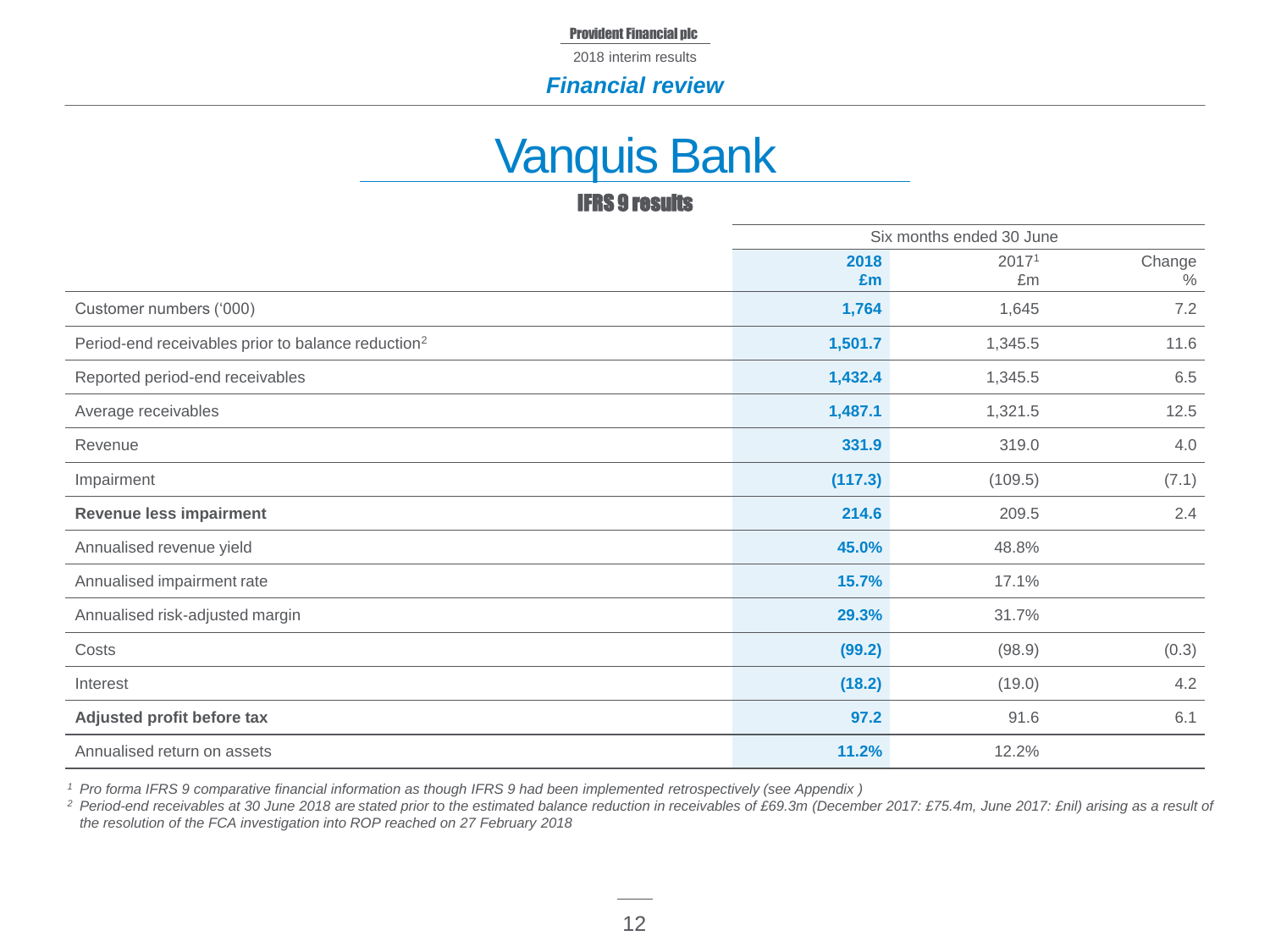2018 interim results

#### *Financial review*

# **CCD**

#### IFRS 9 results

|                                                |            | Six months ended 30 June |                         |
|------------------------------------------------|------------|--------------------------|-------------------------|
|                                                | 2018<br>Em | 20171<br>£m              | Change<br>$\frac{0}{0}$ |
| Customer numbers ('000)                        | 765        | 801                      | (4.5)                   |
| Reported period-end receivables                | 293.7      | 444.2                    | (33.9)                  |
| Average receivables                            | 309.7      | 467.0                    | (33.7)                  |
| Revenue                                        | 179.4      | 265.3                    | (32.4)                  |
| Impairment                                     | (70.6)     | (124.0)                  | 43.1                    |
| <b>Revenue less impairment</b>                 | 108.8      | 141.3                    | (23.0)                  |
| Annualised revenue yield                       | 120.7%     | 100.9%                   |                         |
| Annualised impairment rate                     | 78.6%      | 31.9%                    |                         |
| Annualised risk-adjusted margin                | 42.1%      | 69.0%                    |                         |
| Costs                                          | (124.0)    | (125.2)                  | 1.0                     |
| Interest                                       | (8.0)      | (11.4)                   | 29.8                    |
| Adjusted (loss)/profit before tax <sup>2</sup> | (23.2)     | 4.7                      | (593.6)                 |
| Annualised return on assets                    | (28.3%)    | 14.9%                    |                         |

*<sup>1</sup> Pro forma IFRS 9 comparative financial information as though IFRS 9 had been implemented retrospectively (see Appendix)*

<sup>2</sup> Adjusted (loss)/profit before tax for the six months ended 30 June 2018 is stated before exceptional costs of £18.1m in respect of the implementation of the recovery plan following the *poor execution of the migration to the new operating model in July 2017 (2017: £21.6m)*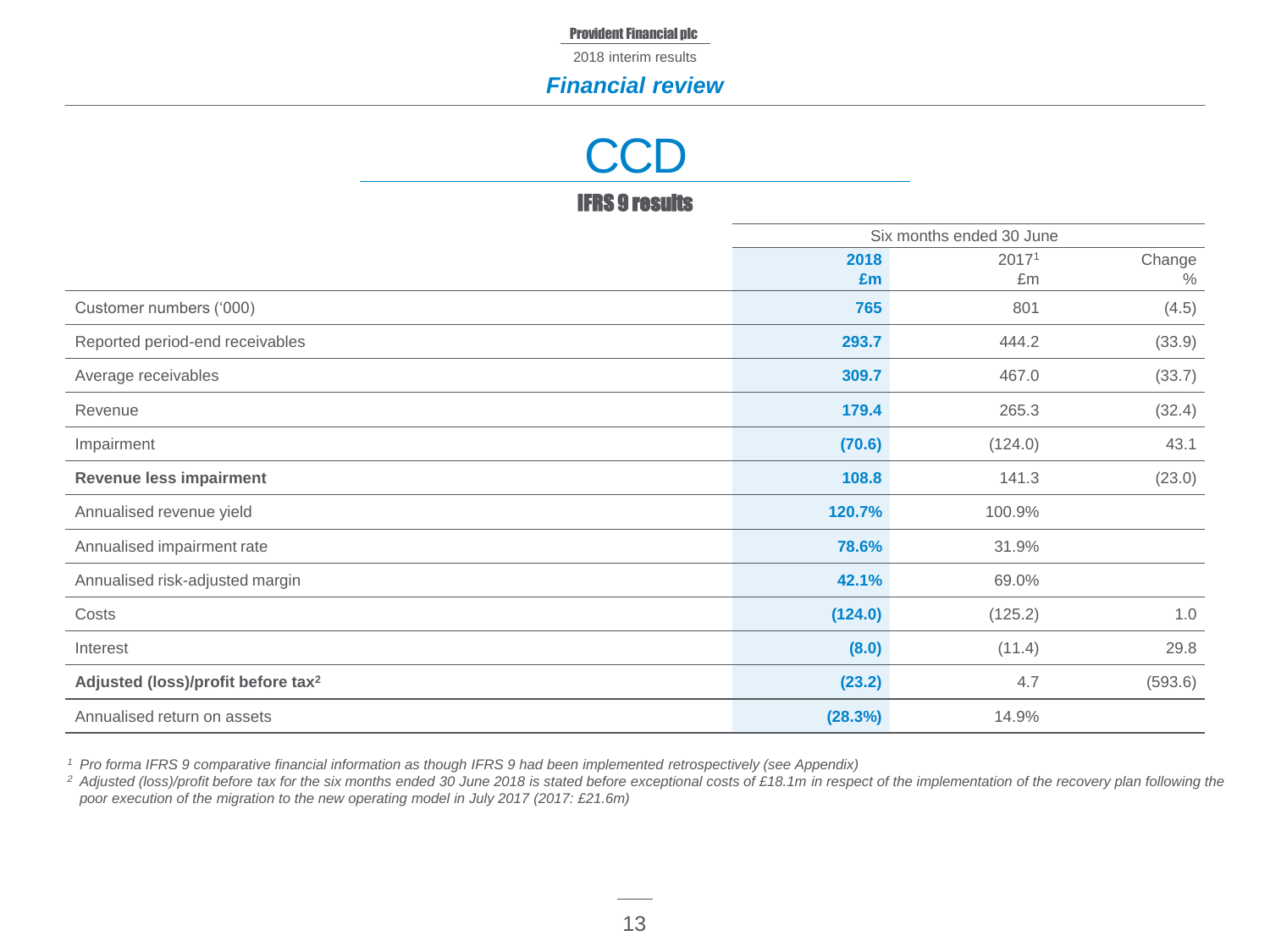2018 interim results

#### *Financial review*

## **CCD**

#### Customer numbers

|                  | June<br>2018<br>000's | December<br>2017<br>000's | June<br>2017<br>000's |
|------------------|-----------------------|---------------------------|-----------------------|
| Active           | 464                   | 527                       | 708                   |
| Non-payers       | 199                   | 170                       | 23                    |
| Home credit      | 663                   | 697                       | 731                   |
| Satsuma          | 99                    | 79                        | 66                    |
| glo              | 3                     | $\overline{4}$            | $\overline{4}$        |
| <b>Total CCD</b> | 765                   | 780                       | 801                   |

- Significant reduction of 34% in home credit active customer numbers and significant increase in non-payers since June 2017 reflects impact of operational disruption following migration to new operating model in July 2017
- Reduction in active customers since December 2017 is about half seasonal and half due to focus on collections and not sales
- Non-payers are either in the field for opportunity to reconnect or in central collections
- Investment in central collections capability
- Satsuma year-on-year customer growth of 50% after further tightening of underwriting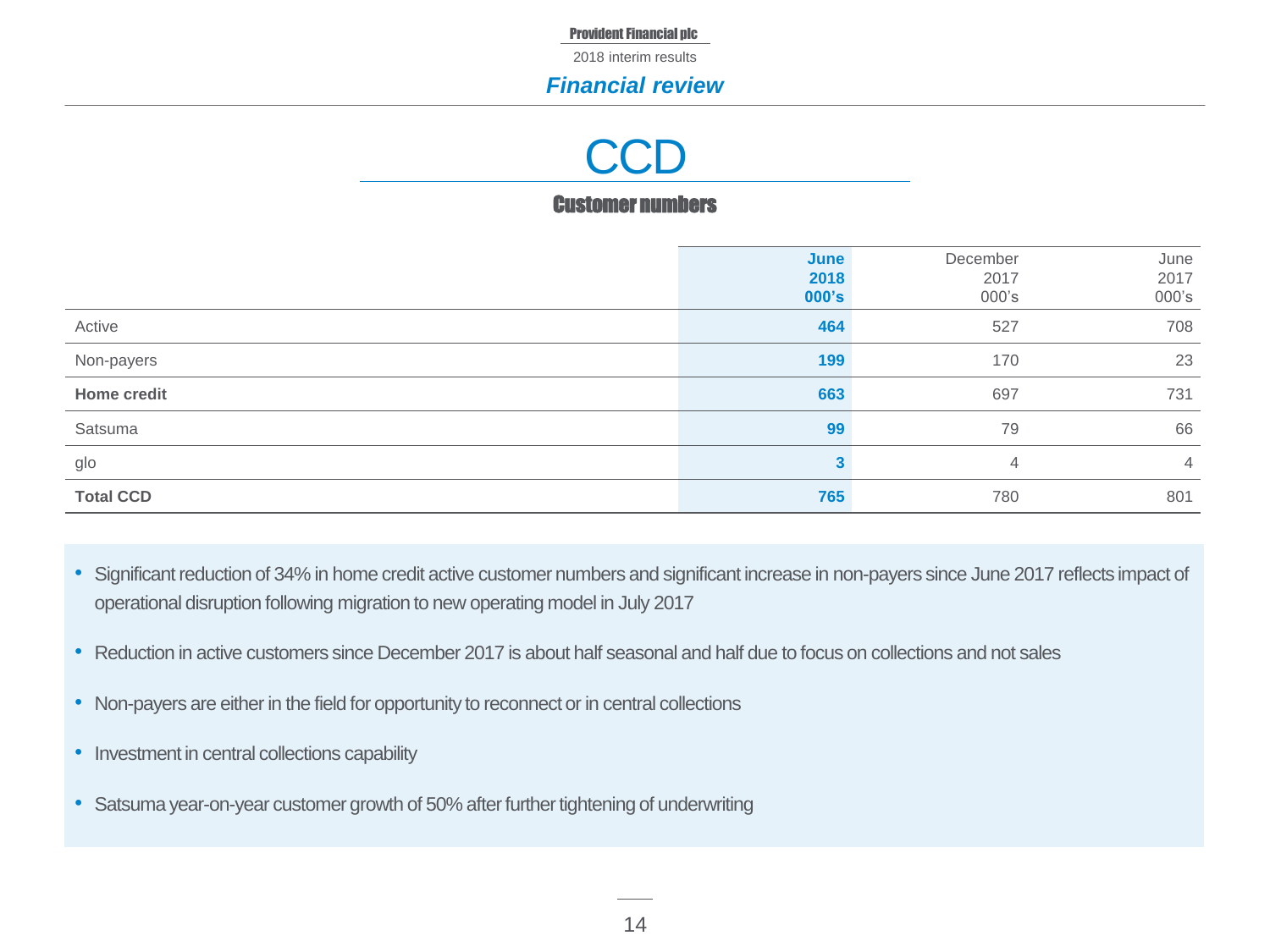2018 interim results

#### *Financial review*

# **CCD**

#### Underlying collections performance

- Underlying collections performance excludes customers with more than 12 consecutive misses and collections made as part of a re-serve of an existing customer
- Taking 2016 as the 'normalised' level of collections performance, the recovery plan calls for the business to return to normalised performance during the first half of 2019
- The gap to normalised collections performance was 12% at December 2017 and 10% at March 2018
- The gap was unchanged at 10% at June 2018 representing underperformance of collections from customers that were live through transition to the new operating model:
	- Higher proportion of customers paying less than contractual amount
	- ‒ Lower rate of reconnection
- Collections against credit issued since Q4 2017 by current CEMs is collecting in line with normalised levels
- The current constraints to performance management of the field organisation is inhibiting rate of progress



#### **Underlying collections performance (%)**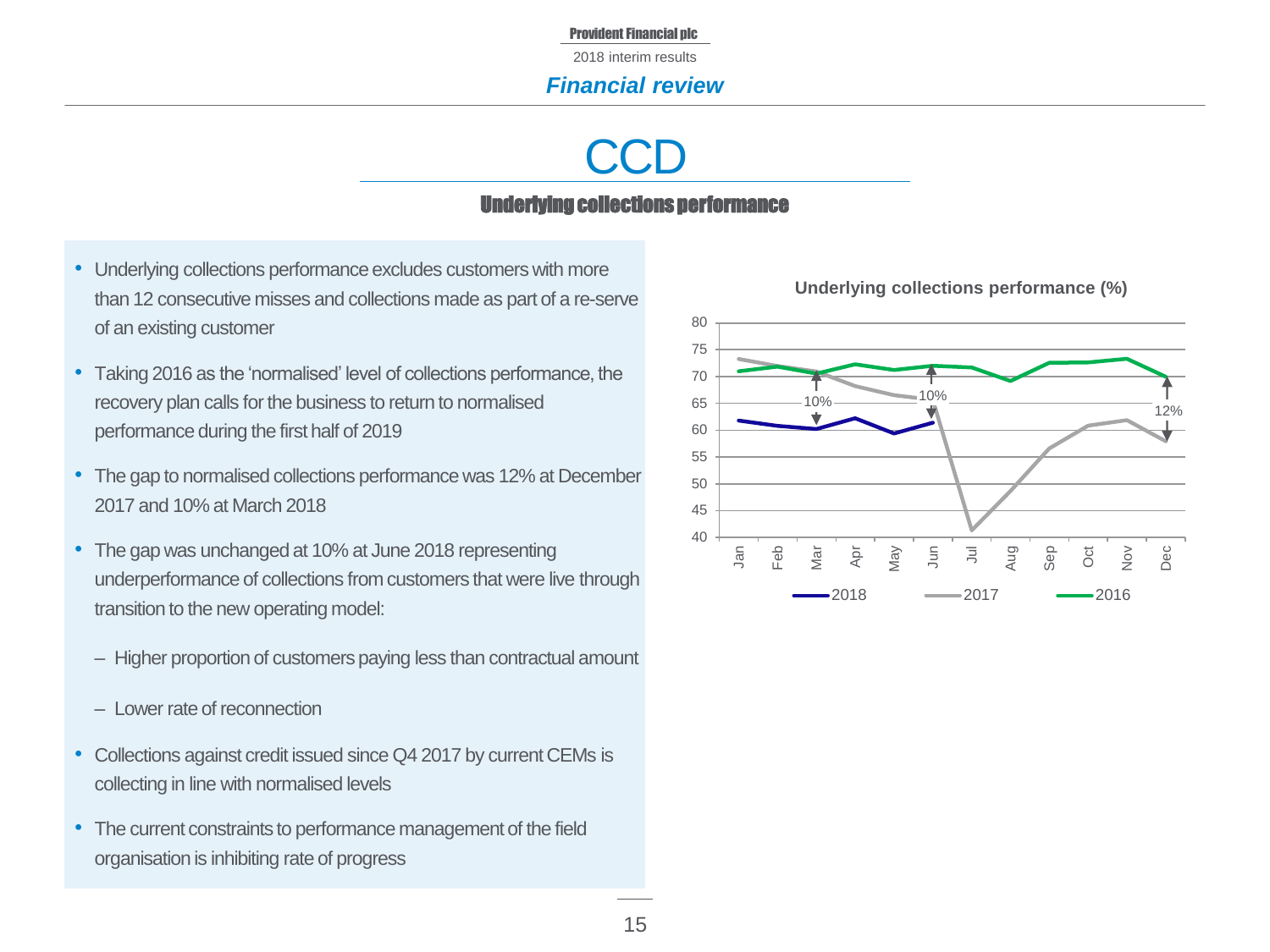2018 interim results

#### *Financial review*

### **Moneybarn**

#### IFRS 9 results

|                                                                | Six months ended 30 June |        |        |
|----------------------------------------------------------------|--------------------------|--------|--------|
|                                                                | 2018                     | 20171  | Change |
|                                                                | Em                       | £m     | $\%$   |
| Customer numbers ('000)                                        | 57                       | 46     | 23.9   |
| Period-end receivables prior to balance reduction <sup>2</sup> | 372.1                    | 303.2  | 22.7   |
| Reported period-end receivables                                | 360.0                    | 303.2  | 18.7   |
| Average receivables                                            | 360.6                    | 287.1  | 25.6   |
| Revenue                                                        | 61.2                     | 49.9   | 22.6   |
| Impairment                                                     | (24.7)                   | (19.9) | (24.1) |
| <b>Revenue less impairment</b>                                 | 36.5                     | 30.0   | 21.7   |
| Annualised revenue yield                                       | 34.5%                    | 34.7%  |        |
| Annualised impairment rate                                     | 14.1%                    | 15.3%  |        |
| Annualised risk-adjusted margin                                | 20.4%                    | 19.4%  |        |
| Costs                                                          | (16.1)                   | (12.3) | (30.9) |
| Interest                                                       | (9.8)                    | (7.4)  | (32.4) |
| Adjusted profit before tax <sup>3</sup>                        | 10.6                     | 10.3   | 2.9    |
| Annualised return on assets                                    | 9.5%                     | 8.9%   |        |

*<sup>1</sup> Pro forma IFRS 9 comparative financial information as though IFRS 9 had been implemented retrospectively (see Appendix)*

*2 Period-end receivables at 30 June 2018 are stated prior to the estimated reduction in receivables of £12.1m reflected on 31 December 2017 in respect of the FCA investigation into affordability, forbearance and termination options* 

*3 Adjusted profit before tax is stated before the amortisation of acquisition intangibles of £3.7m in the six months ended 30 June 2018 (2017: £3.7m)*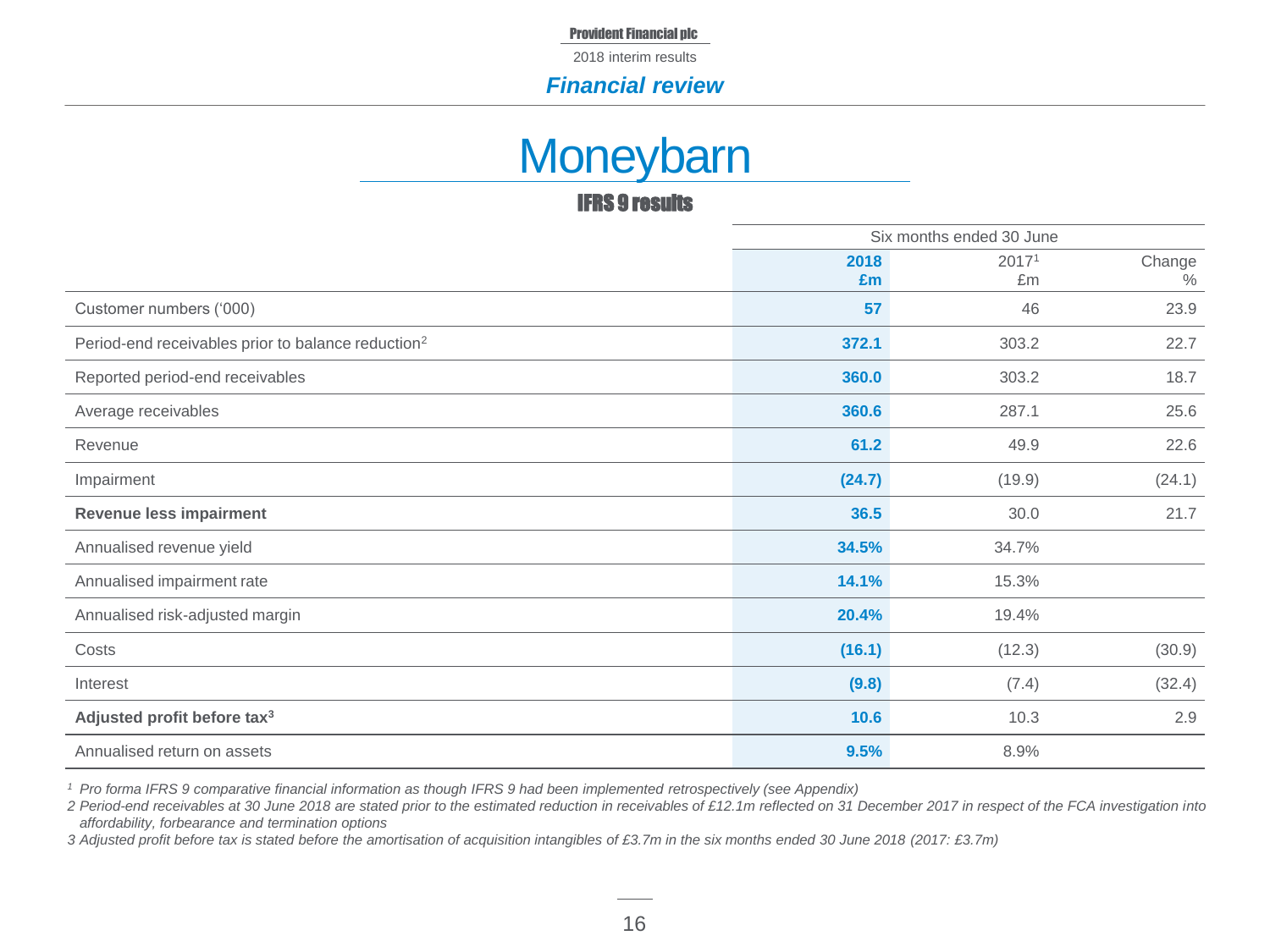2018 interim results

#### *Financial review*

**Capital Group** 

- The £300m rights issue in April recapitalised the group:
	- ‒ Covered the estimated cost of the ROP refund programme (£172m) and the Moneybarn FCA investigation (£20m)
	- Accommodated the increase in regulatory capital requirements totalling c.£100m for group conduct risk and operational risk in home credit
	- Secured the appropriate regulatory capital headroom at Vanquis Bank and group, consistent with historic levels and the Board's risk appetite
	- Achieved leverage consistent with maintaining an investment grade credit rating and re-establishing access to funding from bank and debt capital markets
- The group's minimum regulatory capital requirement is now the main determinant of the group's capital structure going forward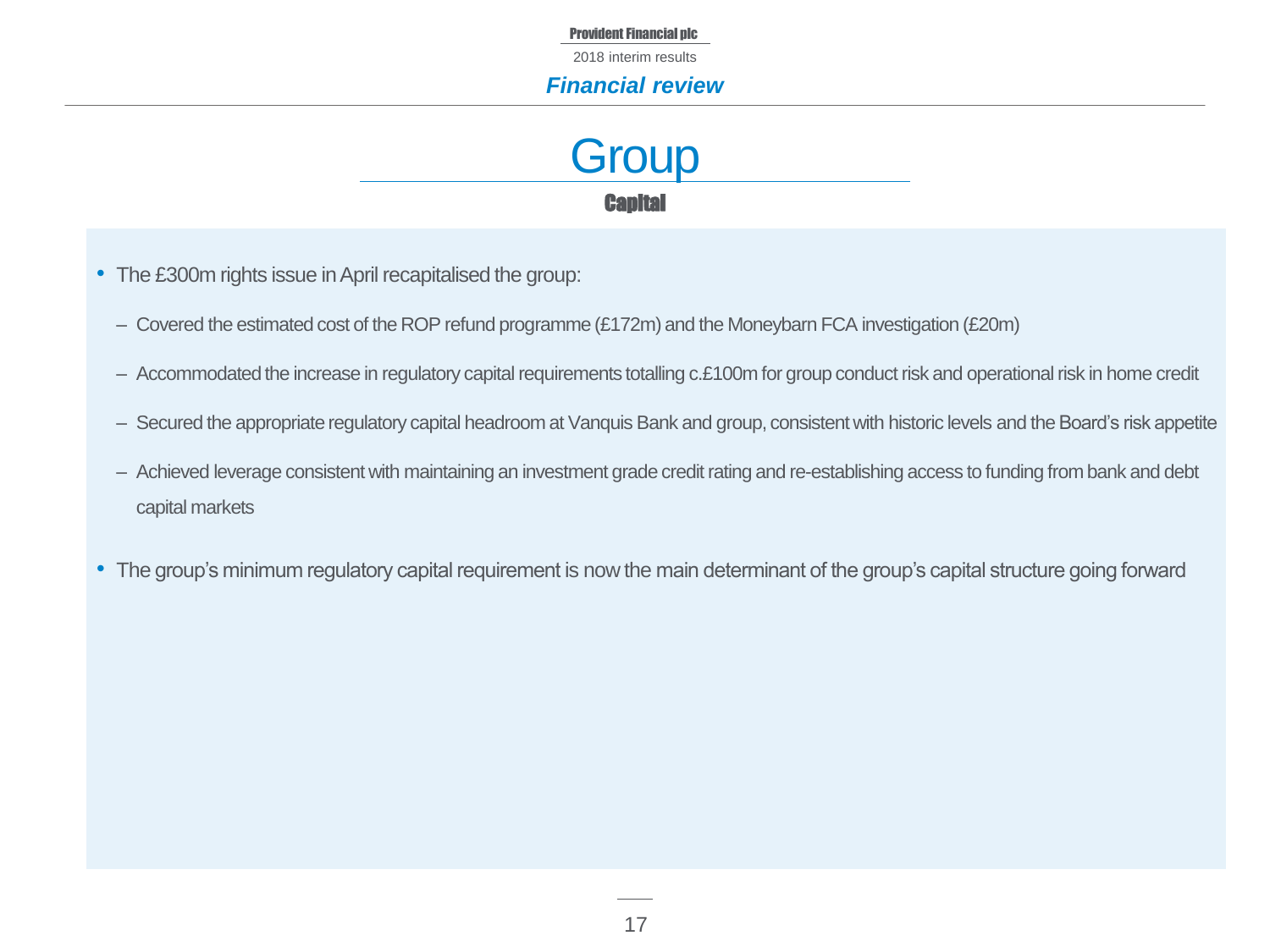2018 interim results

#### *Financial review*

Regulatory capital **Group** 

|                                                   | At 30 June<br>2018<br>£m |
|---------------------------------------------------|--------------------------|
| <b>IFRS 9 net assets</b>                          | 677.9                    |
| Regulatory capital adjustments <sup>1</sup>       | (218.6)                  |
| IFRS 9 transitional adjustment (95%) <sup>2</sup> | 174.8                    |
| Total regulatory capital <sup>3</sup>             | 634.1                    |
| Risk weighted assets                              | 2,110.5                  |
| CET 1 <sup>3</sup>                                | 30.0%                    |
| Capital requirement <sup>4</sup>                  | 25.5%                    |

<sup>1</sup> Reflects deductions for the pension asset (net of deferred tax), goodwill, other intangible assets (net of deferred tax) and any proposed dividend

<sup>2</sup> Reflects the year 1 transitional adjustment in respect of IFRS 9 – 95% of the opening IFRS 9 adjustment to net assets is added back for the purposes of calculating regulatory capital in 2018

<sup>3</sup> Calculated on an accrued profits basis

- <sup>4</sup> Represents the group's minimum regulatory capital requirement as set by the PRA following the rights issue plus the fully loaded capital conservation buffer (2.5%) and counter cyclical buffer (1.0%)
- The group's minimum regulatory capital requirement of 25.5% includes fully loaded capital conservation and counter cyclical buffers which are fully effective from 1 January 2019
- Impact of IFRS 9 being recognised over a 5 year period (5% in 2018, 15% in 2019, 30% in 2020, 50% in 2021, 75% in 2022 and 100% from 2023) and is factored into the group's policy on dividend cover
- Regulatory capital headroom in line with historical levels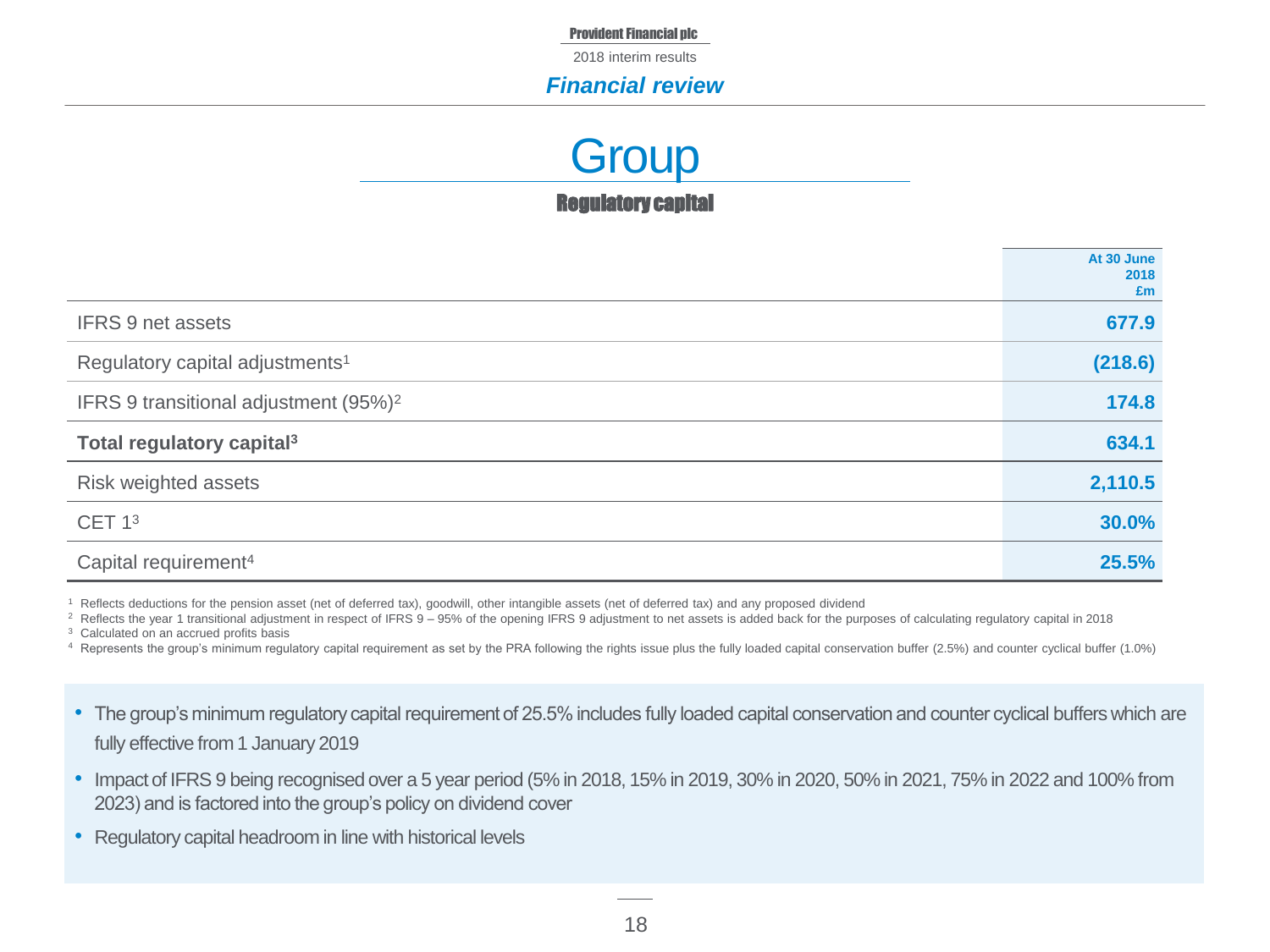2018 interim results

#### *Financial review*

### Funding and liquidity **Group**

- Group's funding strategy remains broadly unchanged following the rights issue:
	- Security of funding through maintaining facilities to meet contractual maturities and growth over at least the next 12 months
	- ‒ Maintaining investment grade credit status to support access to the bank and debt capital markets
	- Continuing to access funding through three main sources:
		- Syndicated revolving bank facility
		- Market funding, including retail bonds, institutional bonds and private placements
		- Retail deposits which will fully fund a ring-fenced Vanquis Bank in the short to medium term
- In March, Fitch reaffirmed the group's credit rating at BBB- with a negative outlook and at the same time removed the group from ratings watch negative
- Refinancing of £250m 8% senior bonds maturing in October 2019 completed in early June:
	- ‒ New issue of £250m 5-year unsecured bonds carrying a coupon of 7% and a maturity date of June 2023
	- ‒ £222.5m (89%) of existing October 2019 senior bonds tendered at a premium of 8%
		- Cash outflow of £241.0m
		- Exceptional cost of £18.5m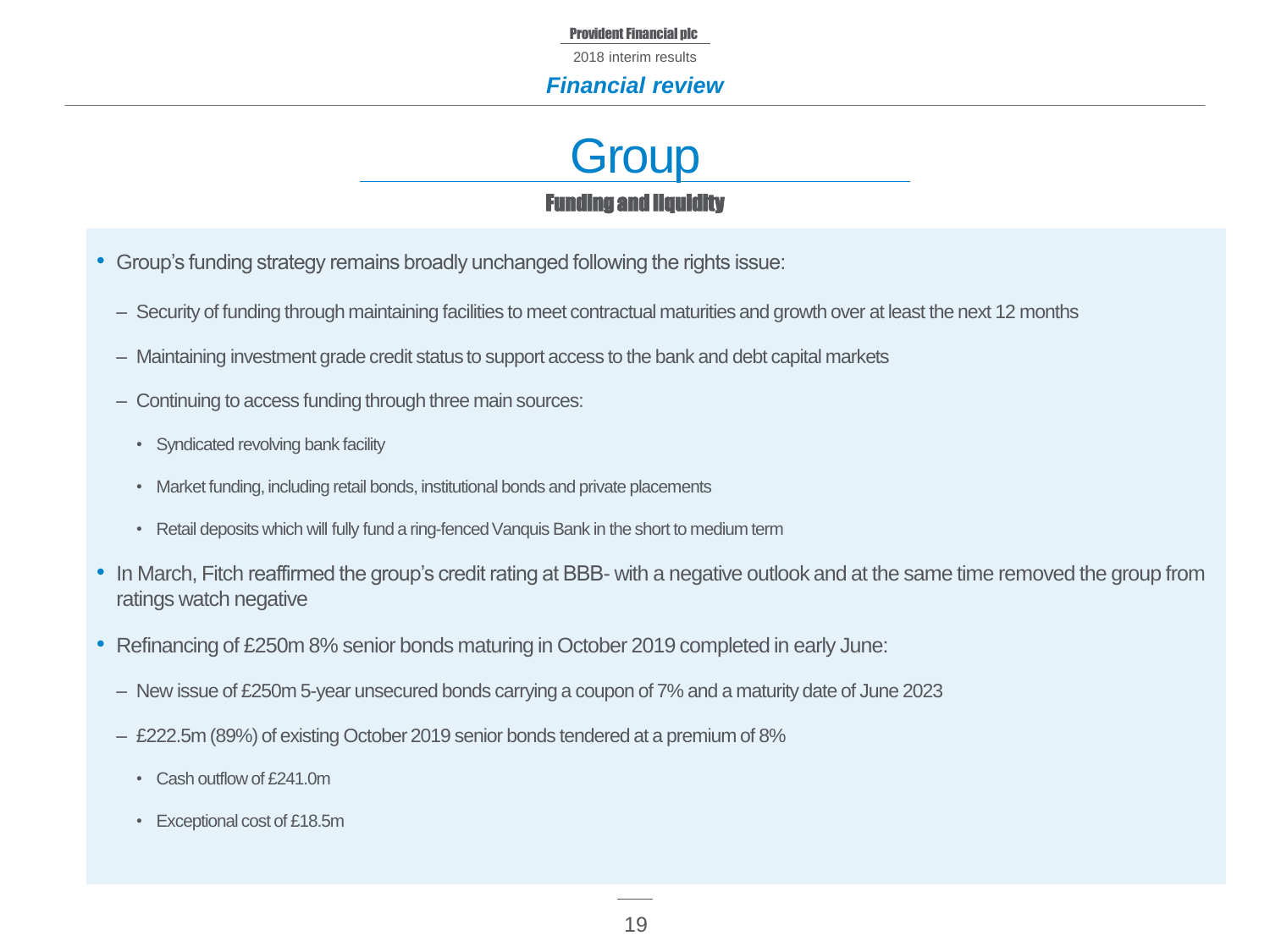2018 interim results

#### *Financial review*

### **Group**

Diversified funding base

|                                                  | At 30 June 2018<br>£m |
|--------------------------------------------------|-----------------------|
| <b>Banks</b>                                     | 450                   |
| Bonds and private placements:                    |                       |
| - Senior 8.0% public bond maturing in 2019       | 27                    |
| - Senior 7.0% public bond maturing in 2023       | 250                   |
| - M&G term loan                                  | 65                    |
| - Retail bonds                                   | 150                   |
| Total bonds and private placements               | 500                   |
| Total committed facilities available to PF plc   | 950                   |
| <b>Borrowings under committed facilities</b>     | 619                   |
| Headroom on committed borrowing facilities       | 331                   |
| Additional retail deposits capacity <sup>1</sup> | 55                    |
| <b>Funding capacity</b>                          | 386                   |

<sup>1</sup> Additional retail deposits capacity of £55m at 30 June 2018 represents the outstanding amount on Vanquis Bank's intercompany loan facility

• Group headroom sufficient to fund growth and contractual maturities to maturity of £450m revolving syndicated facility in May 2020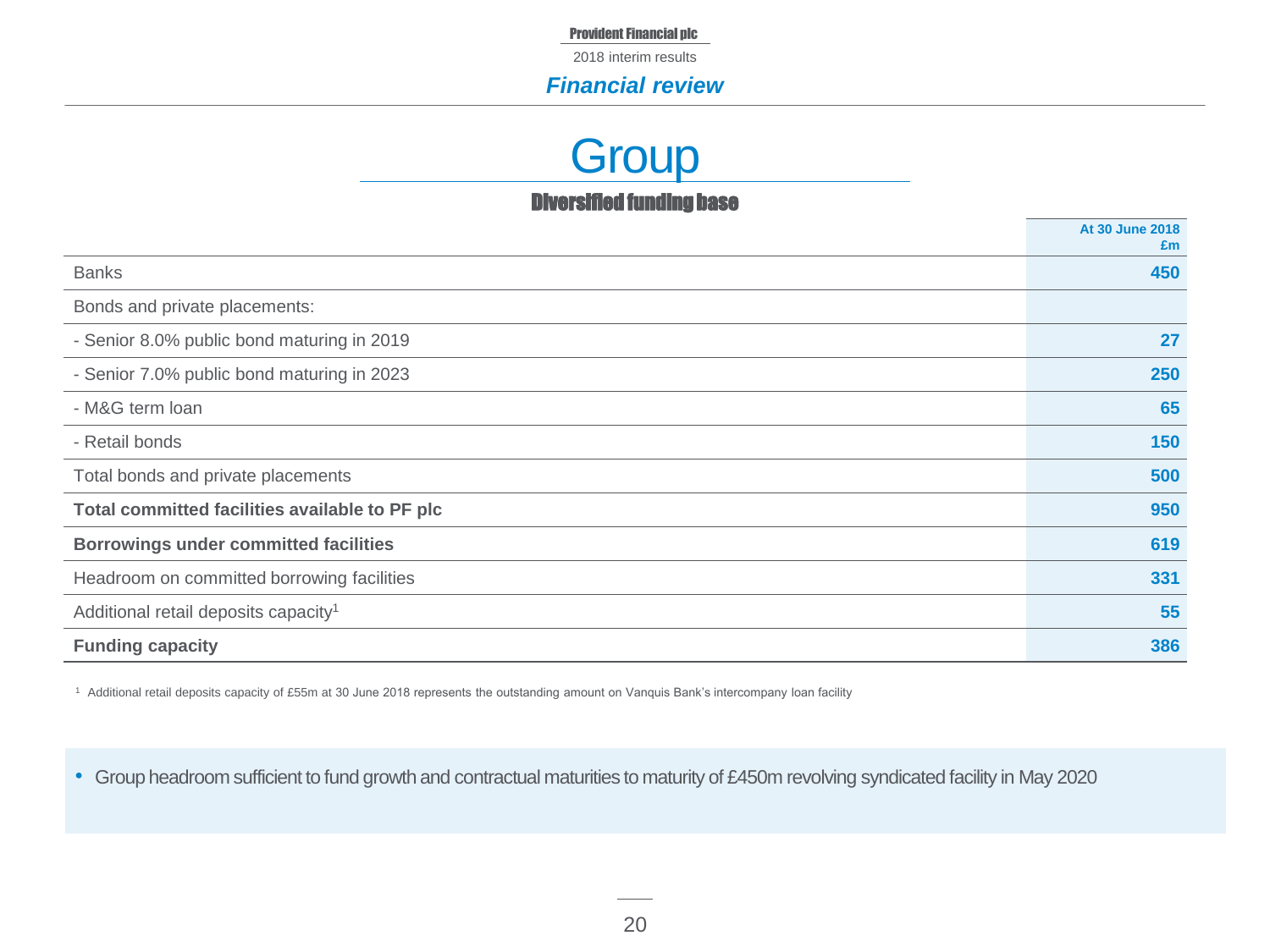2018 interim results

#### *Financial review*

### Retail deposits Vanquis Bank



- Vanquis Bank substantially funded by retail deposits
	- PFG intercompany loan reduced to £55m (June 2017: £173m)
- Weighted average period to maturity on deposits of 2.3 years
- Blended deposits rate of 2.3% (June 2017: 2.4%)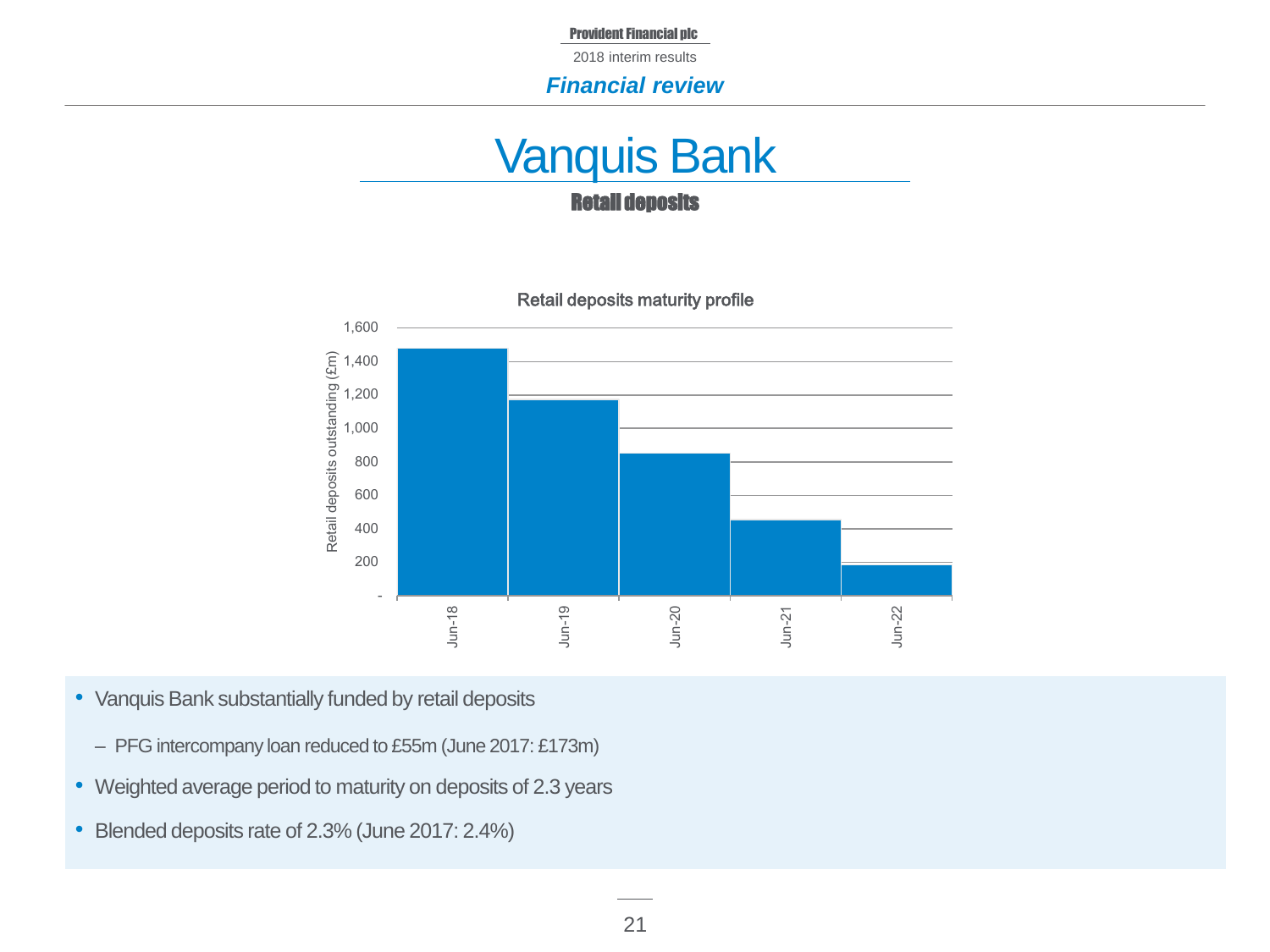2018 interim results

#### *Financial review*

### Balance sheet **Group**

|                              | At 30 June 2018   |            | At 31 December 2017      |               |
|------------------------------|-------------------|------------|--------------------------|---------------|
|                              | <b>IFRS 9</b>     | IFRS 9     | Adjustment               | <b>IAS 39</b> |
|                              | £m                | £m         | £m                       | £m            |
| Goodwill                     | 71.2              | 71.2       |                          | 71.2          |
| Acquisition intangibles      | 46.3              | 50.0       | ٠                        | 50.0          |
| Receivables:                 |                   |            |                          |               |
| - Vanquis Bank               | 1,432.4           | 1,405.2    | (149.5)                  | 1,554.7       |
| - CCD                        | 293.7             | 347.4      | (43.2)                   | 390.6         |
| - Moneybarn                  | 360.0             | 318.7      | (45.4)                   | 364.1         |
| <b>Total receivables</b>     | 2,086.1           | 2,071.3    | (238.1)                  | 2,309.4       |
| Pension asset                | 111.5             | 102.3      |                          | 102.3         |
| AFS investment (Visa shares) | 11.8 <sub>1</sub> | 9.9        |                          | 9.9           |
| Liquid assets buffer         | 531.5             | 263.4      |                          | 263.4         |
| Cash on deposit              | $\sim$            | 34.6       | $\overline{\phantom{a}}$ | 34.6          |
| Provisions                   | (97.9)            | (104.6)    | ٠                        | (104.6)       |
| Retail deposits              | (1,478.5)         | (1, 291.8) |                          | (1,291.8)     |
| Bank and bond funding        | (609.8)           | (882.3)    |                          | (882.3)       |
| <b>Total borrowings</b>      | (2,088.3)         | (2, 174.1) |                          | (2, 174.1)    |
| Other assets/(liabilities)   | 5.7               | 27.1       | 54.1                     | (27.0)        |
| <b>Net assets</b>            | 677.9             | 351.1      | (184.0)                  | 535.1         |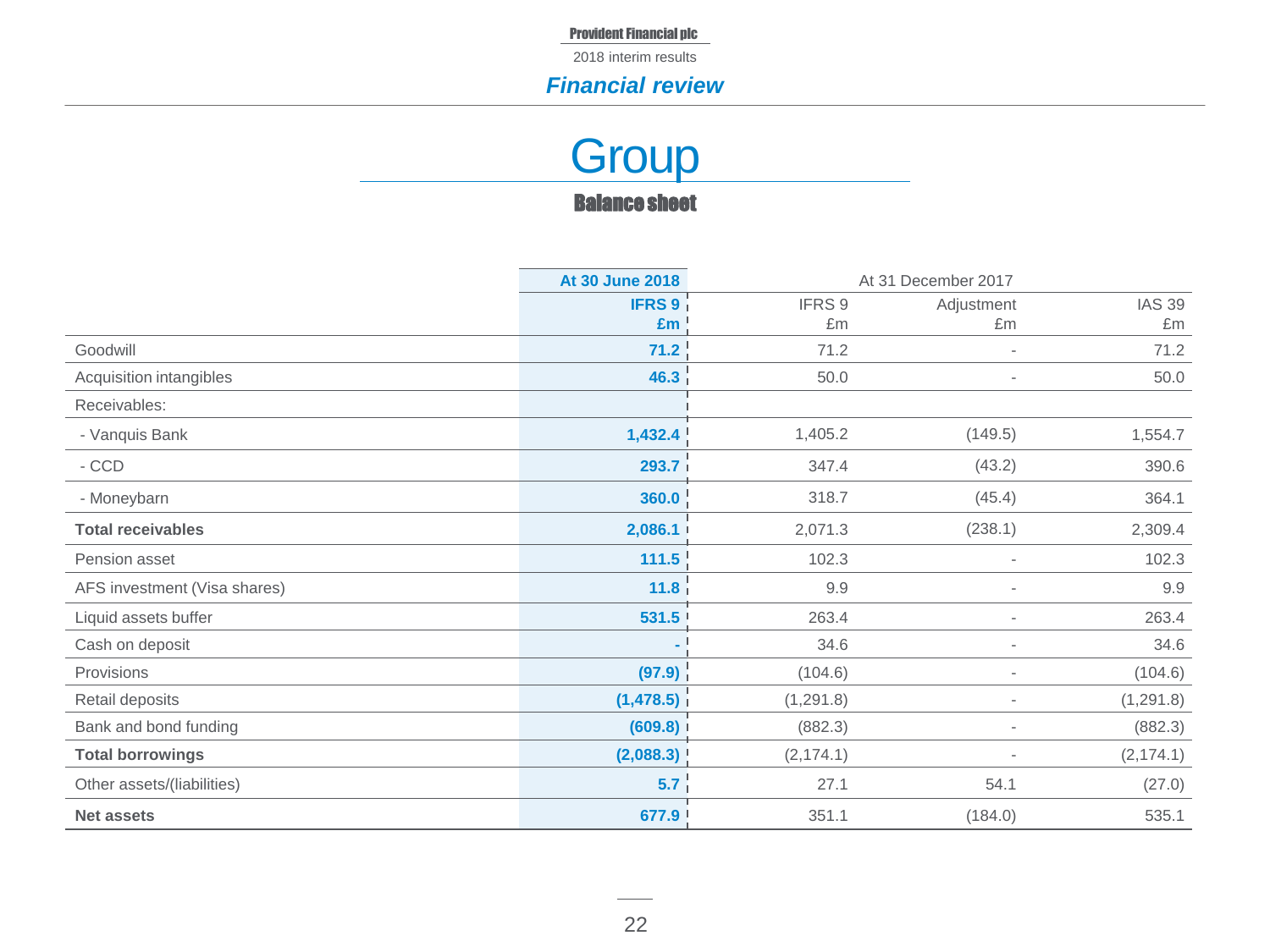2018 interim results

*Financial review*

# Target financial model

**Group** 

### Invest in businesses with attractive ROAs of 10%

**Growth** Deliver receivables growth of between 5% and 10% per annum

**Dividend** 

policy Cover  $\geq 1.4x$ 

#### Alignment of growth, capital requirements and dividend policy

CET 1 ≥ 25.5%

- Achieve target ROA of 10% per annum, once the home credit business returns to profitability in 2019
- Deliver sustainable receivables growth of between 5% and 10% per annum
- Maintain an appropriate buffer above a minimum CET 1 ratio of 25.5%
- Board reconfirms its intention to pay a nominal dividend for the 2018 financial year before adopting a progressive dividend in line with the revised group policy from the 2019 financial year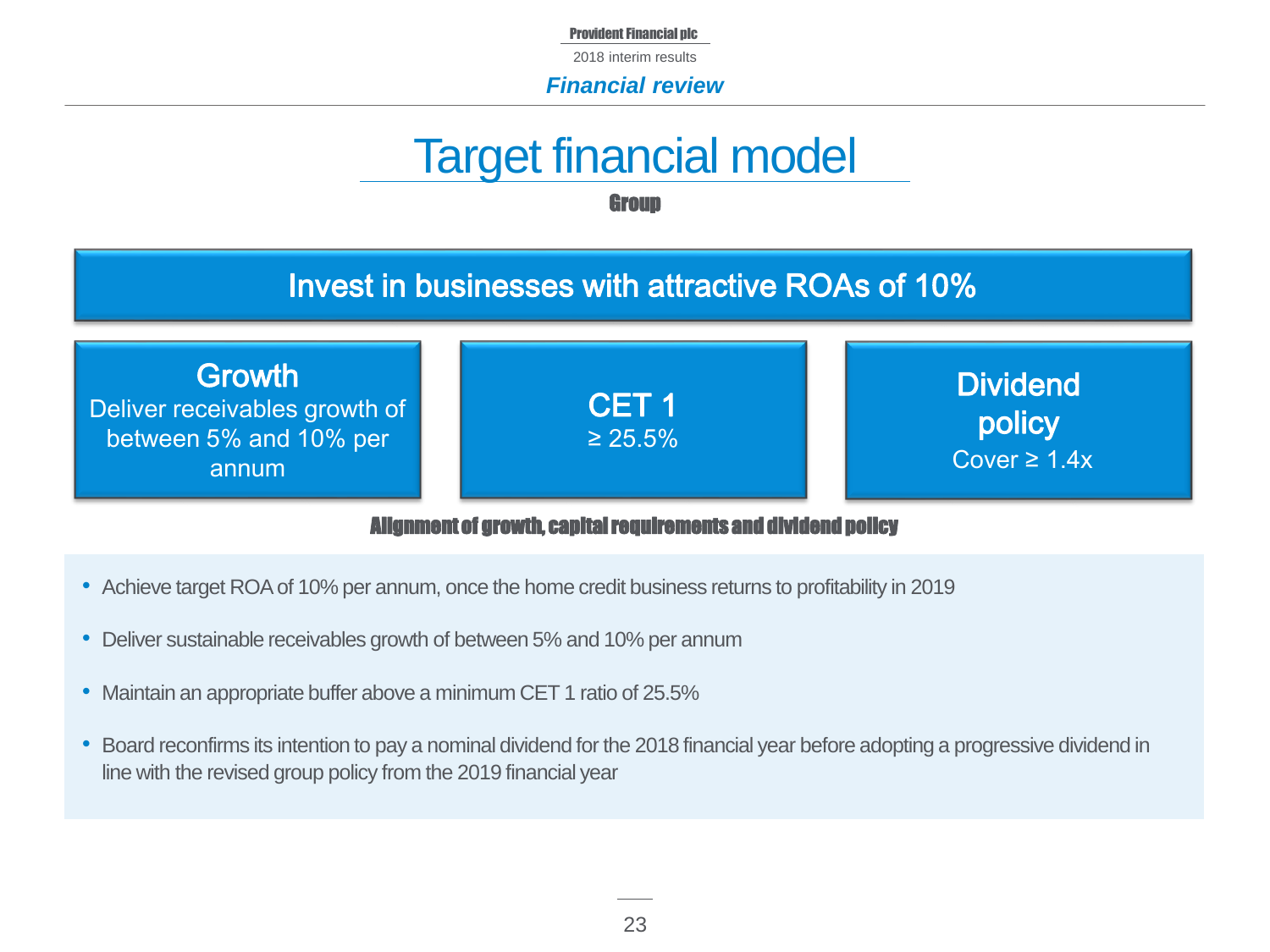

2018 interim results



Malcolm Le May – Group Chief Executive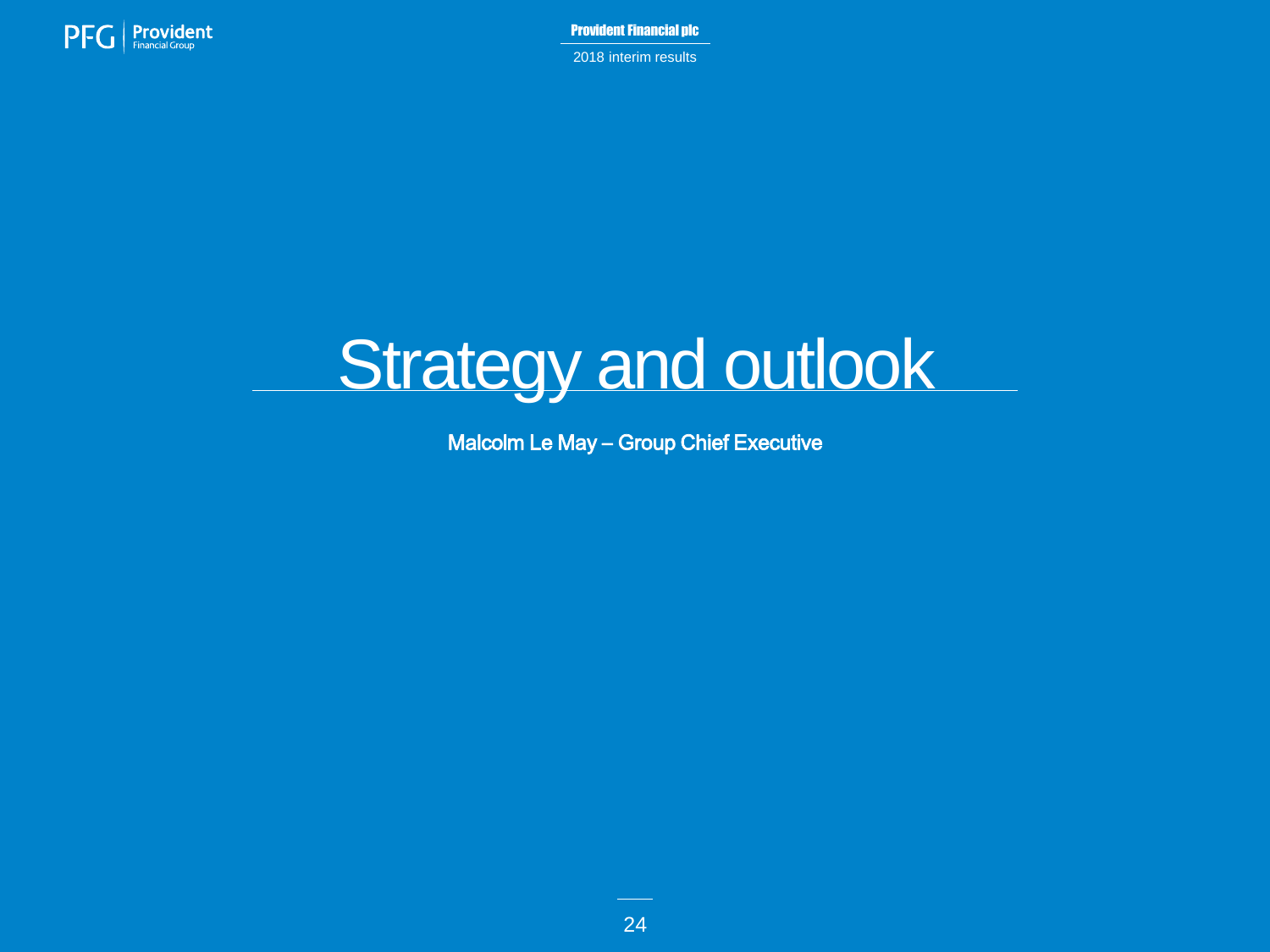2018 interim results

*Strategy and outlook*

### Group strategy

Enabling customers to build brighter financial futures by providing them with access to the credit they need and then helping them develop their credit record through offering them clearly differentiated products which responsibly serve them with the right solution

### **Addressable market of 10-12 million adults**

| <b>Market-leading</b><br><b>businesses</b><br>serving 2.5m<br><b>customers</b> | <b>VANQUIS</b><br><b>BANK</b>                     | <b>Provident</b><br>The loan that comes to you | moneyborn <sup>19</sup>                                             | Satsuma <sup>®</sup><br>loans.co.uk                |
|--------------------------------------------------------------------------------|---------------------------------------------------|------------------------------------------------|---------------------------------------------------------------------|----------------------------------------------------|
|                                                                                |                                                   |                                                |                                                                     |                                                    |
| <b>Strong core</b><br>capabilities in<br>each business                         | <b>Product distribution</b>                       | Underwriting                                   | <b>Collections</b>                                                  | Management expertise                               |
|                                                                                |                                                   |                                                |                                                                     |                                                    |
| <b>Opportunities to</b><br>enhance the<br>group's strengths<br>through         | Greater<br>collaboration<br>(Collections, credit) | Data &<br>analytics<br>(PKU)                   | <b>Digital</b><br>enhancements<br>(Apps, central co-<br>ordination) | Raising the bar on<br>regulation and<br>compliance |

**Delivery of good customer outcomes and sustainable growth and returns for shareholders**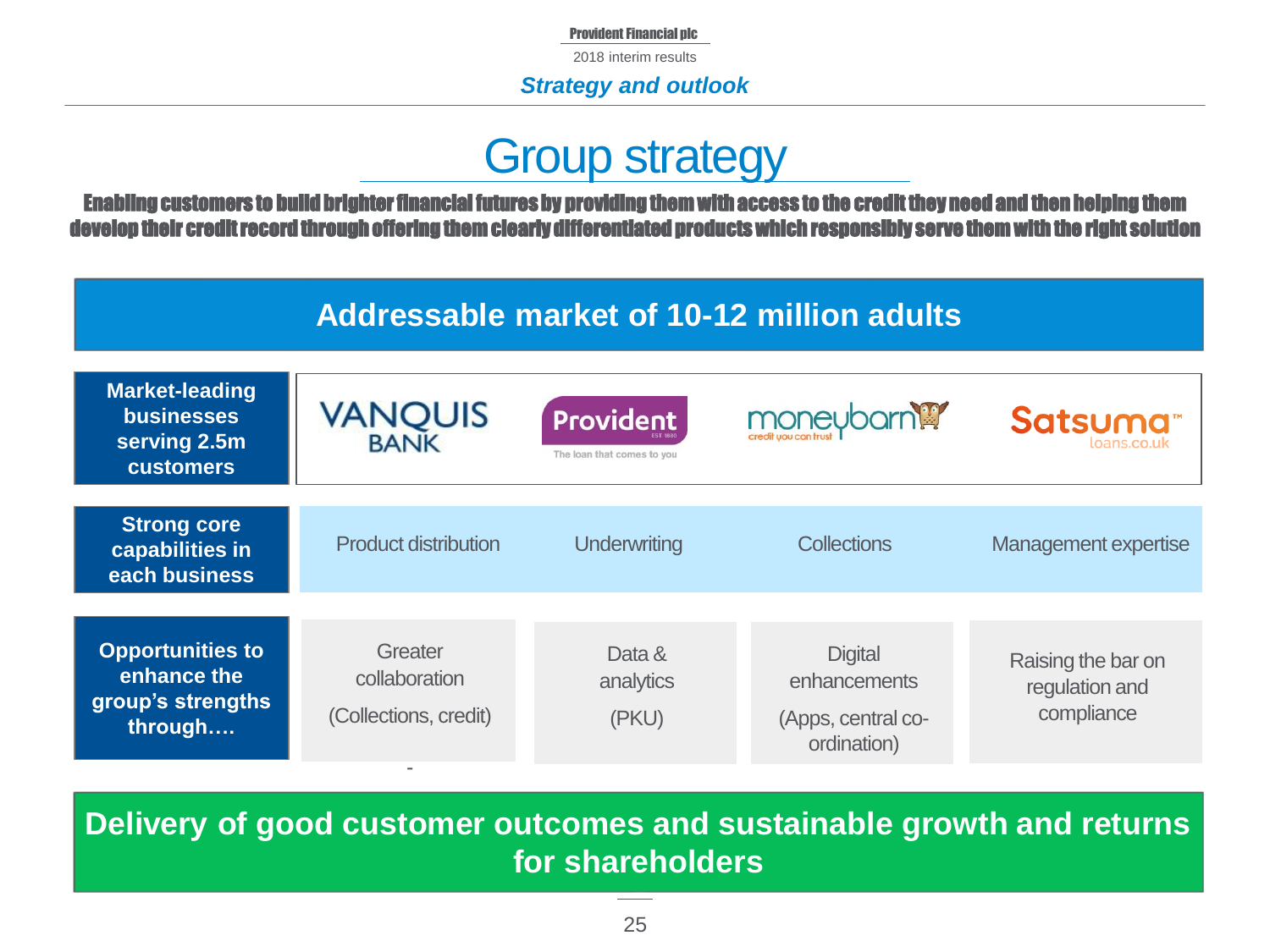2018 interim results

#### *Strategy and outlook*



- Significant improvement in the dialogue and relationship with the FCA:
	- ‒ Regular meetings both at a divisional and group level
	- ‒ Seeking to obtain full authorisation for CCD in the second half of the year
	- ‒ The group remains under enhanced supervision
- Continued constructive relationship with the PRA
- The group welcome the findings from the FCA's review of high-cost credit and the proposals can be accommodated within the employed model used by the home credit business
- Proposals in the FCA's Credit Card Market Study came into force on 1 March 2018 and the actions taken by Vanquis Bank to address customers in persistent debt have been factored into 2018 guidance
- Vanquis Bank is adapting to the FCA's review into creditworthiness and is rolling-out enhanced affordability assessments which have also been factored into 2018 guidance
- The FCA's review into the motor finance market is particularly focused on higher credit risk customers and is expected to be completed by the end of September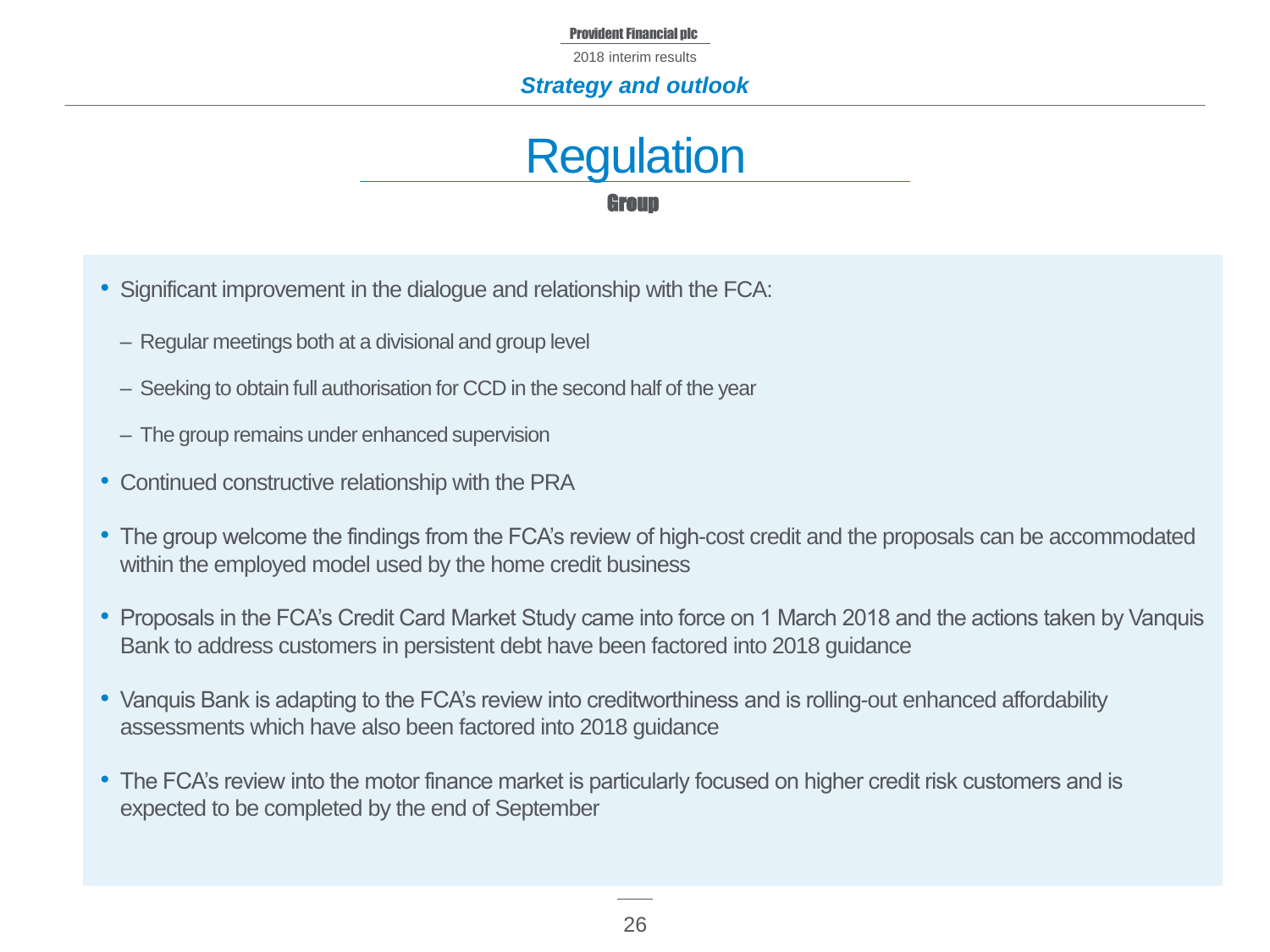2018 interim results

#### *Strategy and outlook*



- The group has made good progress in the first half of the year on its five key objectives for 2018:
	- ‒ Implementing the home credit recovery plan and obtaining FCA authorisation in CCD
	- Delivering the ROP refund programme in Vanquis Bank
	- ‒ Strengthening the group's governance and culture
	- Progressing the FCA investigation at Moneybarn
	- ‒ Re-capitalising the group and re-accessing debt markets
- Focus for the second half will remain firmly on delivering the necessary actions to achieve these objectives
- The group has a strong capital and funding position and each of the group's businesses enjoy a market-leading position
- Based on the good progress made in the first half, the Board reconfirms its intention to restore dividends with a nominal final dividend for the 2018 financial year, before adopting a progressive dividend, in line with its stated dividend policy, from the 2019 financial year
- The group will continue to build on its core capabilities in distribution, underwriting and collections through greater collaboration, enhanced use of data and analytics and further developments in the group's digital capability
- Will reinforce delivery of good customer outcomes and attractive shareholder returns, through sustainable receivables growth of 5%-10% per annum and a return on assets of at least 10% once the home credit recovery plan has been fully delivered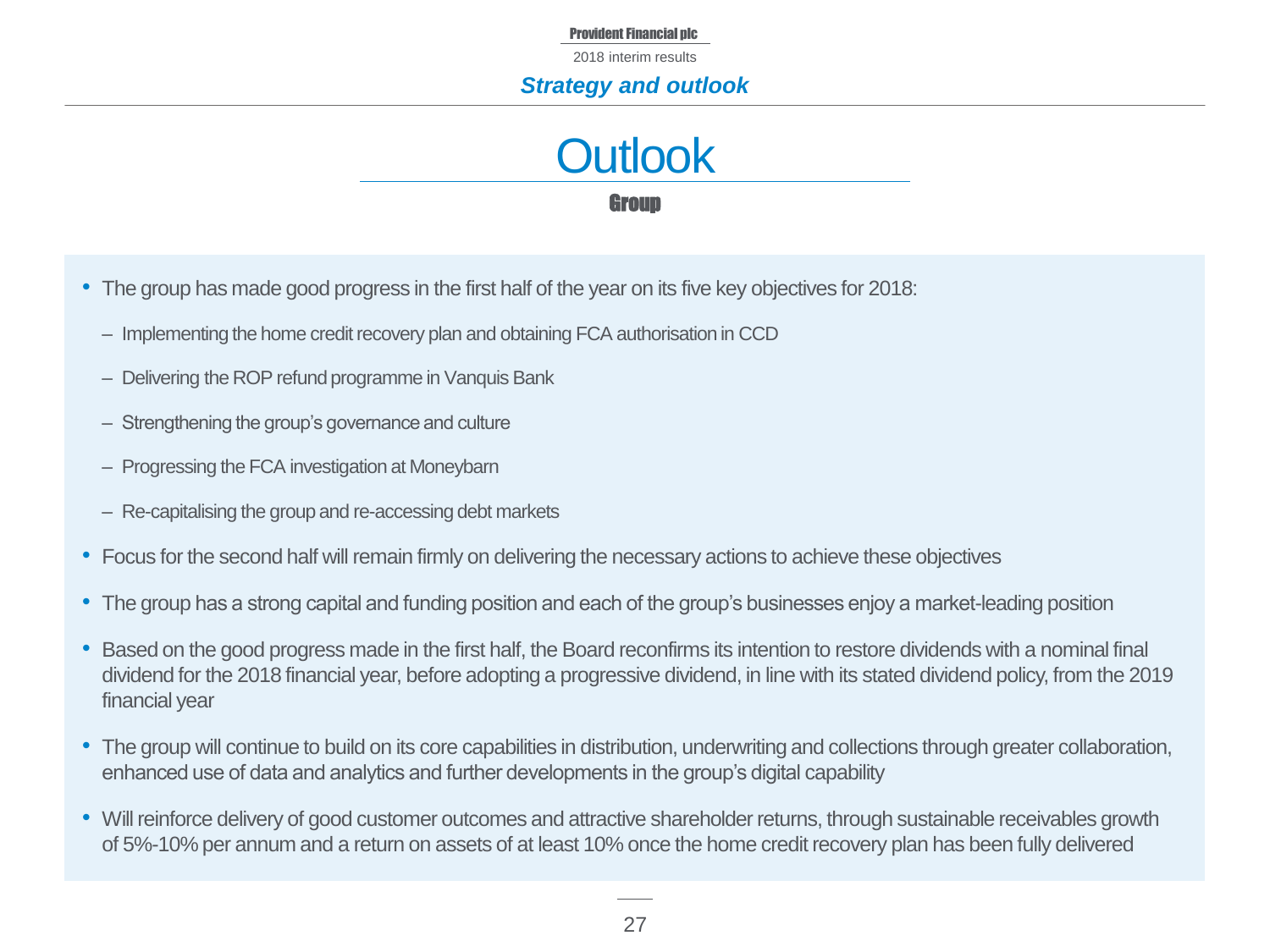

2018 interim results



Malcolm Le May – Group Chief Executive Andrew Fisher – Group Finance Director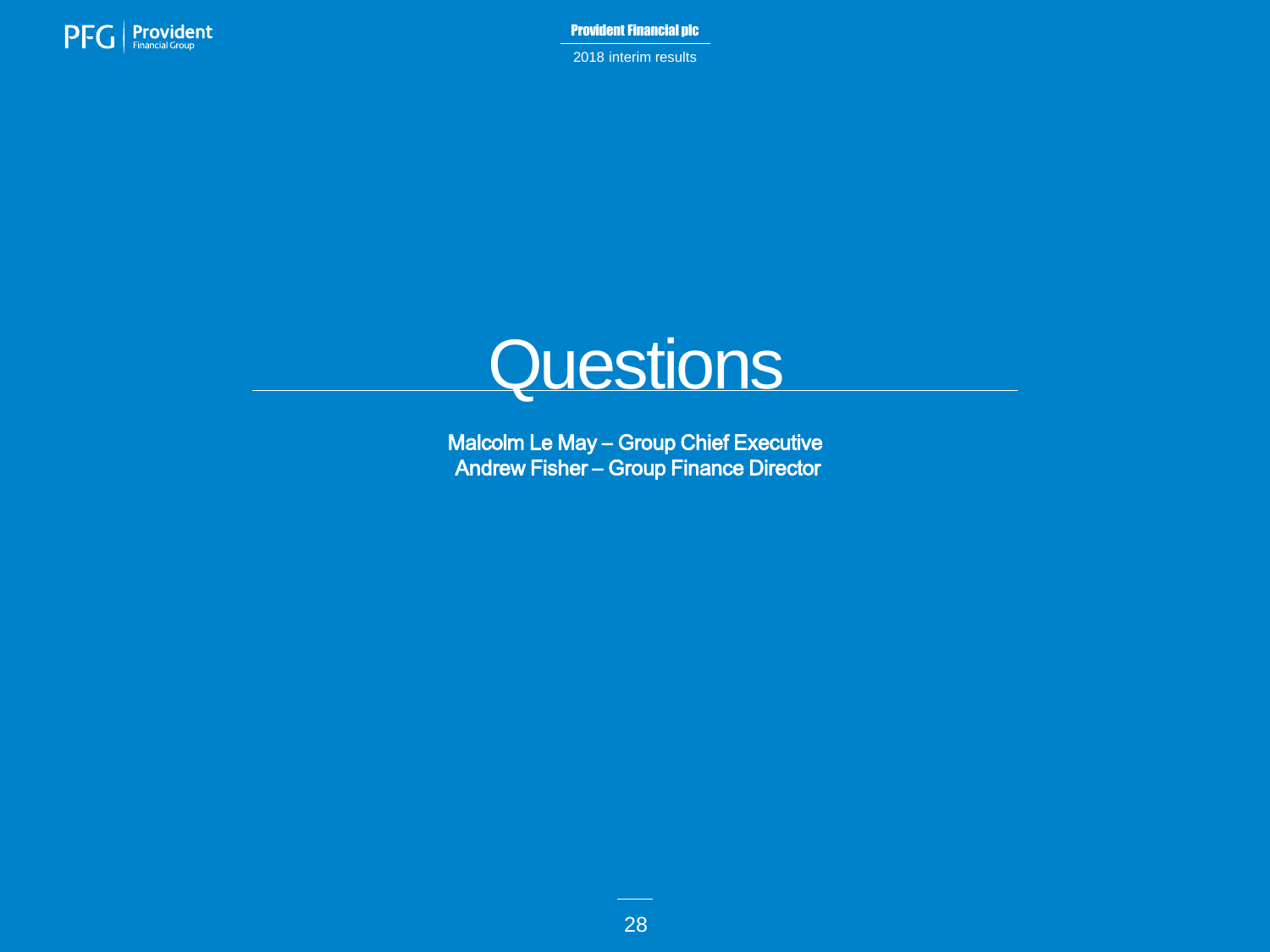

2018 interim results

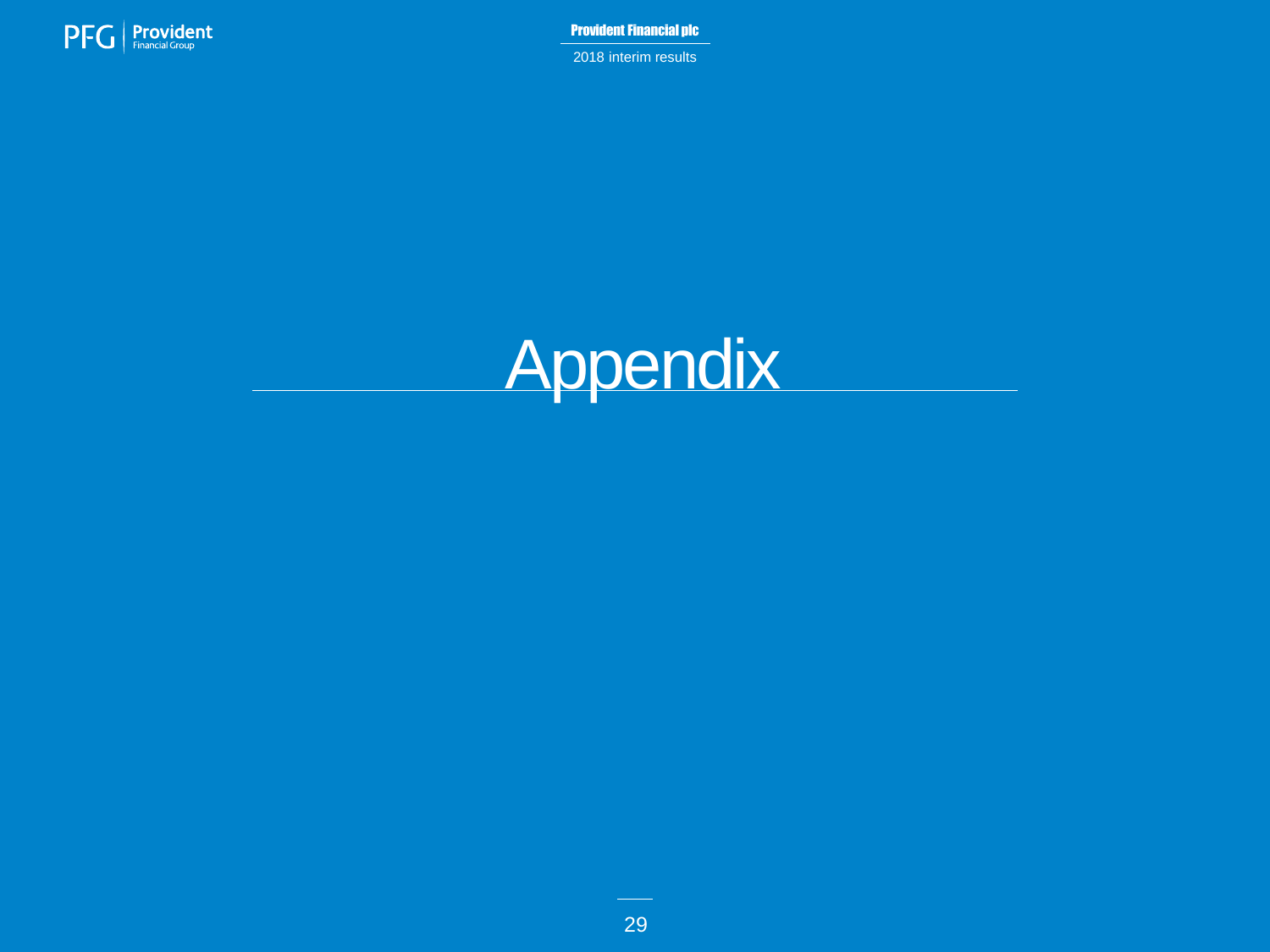2018 interim results

#### *Appendix – IFRS 9*

## **Group**

#### 2017 IFRS 9 PBT comparatives

|                                                        | Six months ended 30 June 2017<br>Year ended 31 December 2017 |                          |                                   |                     |                  |                                   |
|--------------------------------------------------------|--------------------------------------------------------------|--------------------------|-----------------------------------|---------------------|------------------|-----------------------------------|
|                                                        | <b>IAS 39</b><br>£m                                          | Adjustment<br>£m         | <b>IFRS <math>91</math></b><br>£m | <b>IAS 39</b><br>£m | Adjustment<br>£m | <b>IFRS <math>91</math></b><br>£m |
| Vanquis Bank                                           | 100.1                                                        | (8.5)                    | 91.6                              | 206.6               | (25.2)           | 181.4                             |
| <b>CCD</b>                                             | 6.3                                                          | (1.6)                    | 4.7                               | (118.8)             | 12.5             | (106.3)                           |
| Moneybarn                                              | 16.9                                                         | (6.6)                    | 10.3                              | 34.1                | (12.2)           | 21.9                              |
| Central costs                                          | (8.0)                                                        | $\overline{\phantom{a}}$ | (8.0)                             | (12.8)              |                  | (12.8)                            |
| Adjusted profit before tax <sup>2</sup>                | 115.3                                                        | (16.7)                   | 98.6                              | 109.1               | (24.9)           | 84.2                              |
| Adjusted basic earnings per share <sup>3</sup> (pence) | 44.1p                                                        | (6.4p)                   | 37.7p                             | 45.7p               | (8.9p)           | 36.8p                             |
| Annualised return on assets (%)                        | 13.3%                                                        | $(1.4\%)$                | 11.9%                             | 6.9%                | $-$ %            | 6.9%                              |
|                                                        |                                                              |                          |                                   |                     |                  |                                   |
| Amortisation of acquisition intangibles <sup>2</sup>   | (3.7)                                                        | $\overline{\phantom{a}}$ | (3.7)                             | (7.5)               |                  | (7.5)                             |
| Exceptional items <sup>2</sup>                         | (21.6)                                                       | $\overline{\phantom{a}}$ | (21.6)                            | (224.6)             |                  | (224.6)                           |

*<sup>1</sup> The group has adopted IFRS 9 from 1 January 2018 and made an opening balance sheet adjustment to restate the IAS 39 balance sheet onto an IFRS 9 basis at that date. However, 2017 statutory prior year comparatives have not been restated due to the IFRS 9 requirement in respect of de-recognition of financial assets which would require loans terminated prior to 1 January 2018 to remain under IAS 39 in the prior year. As this would distort comparability with the 2018 income statement and 2018 balance sheet which are on a full IFRS 9 basis, the group has also provided pro forma 2017 income statement and balance sheet comparatives as though IFRS 9 had been implemented retrospectively* 

*<sup>2</sup> Adjusted profit before tax in the six months ended 30 June 2017 and year ended 31 December is stated before £3.7m and £7.5m respectively of amortisation in respect of acquisition intangibles established as part of the acquisition of Moneybarn in August 2014 and exceptional costs of £21.6m and £224.6m respectively*

<sup>3</sup> The weighted average number of shares in the period prior to the rights issue in April 2018 has been adjusted to take account the bonus element of the rights issue of 1.367 and *EPS comparatives restated*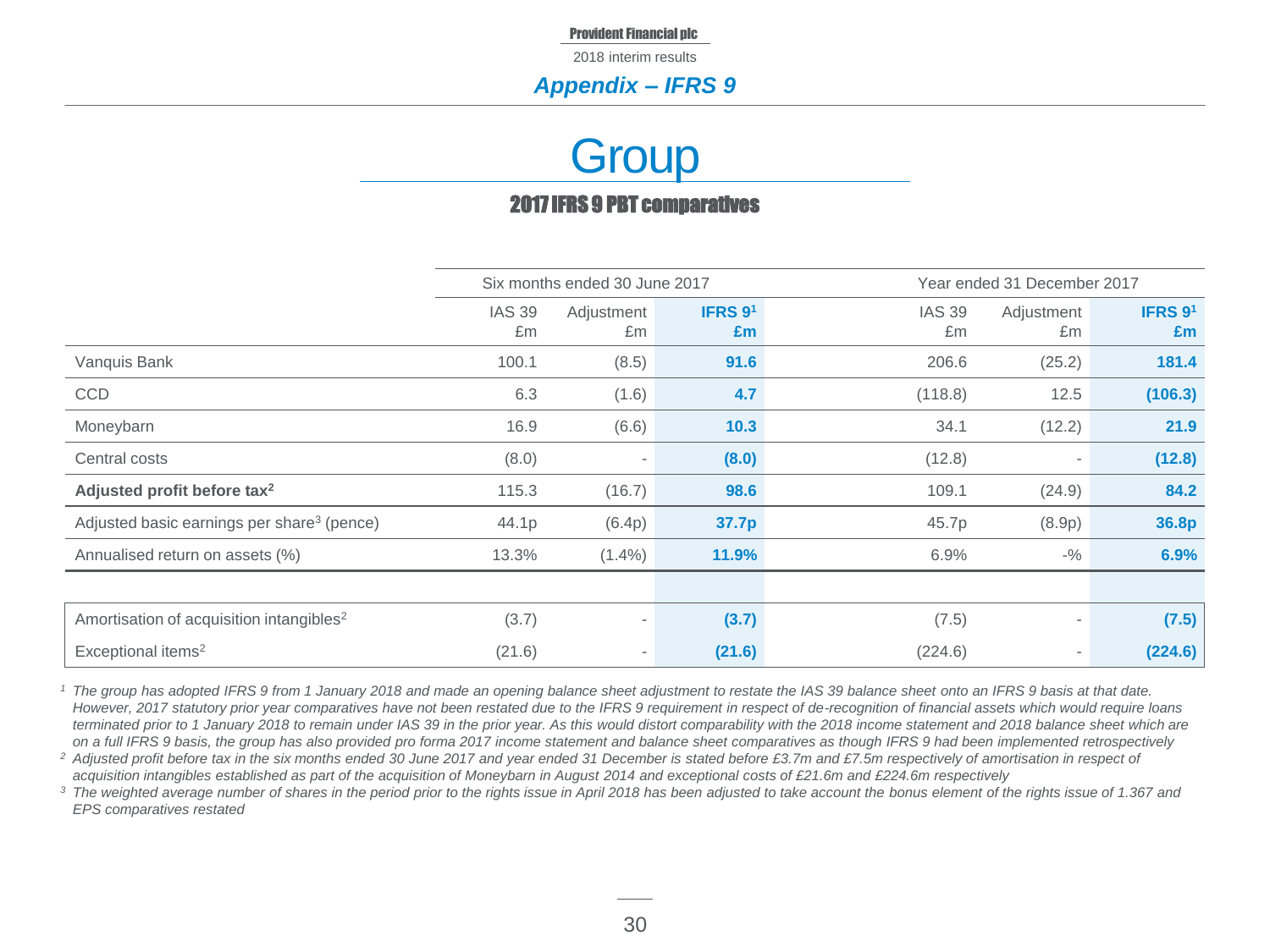2018 interim results

#### *Appendix – IFRS 9*

### Vanquis Bank

#### 2017 IFRS 9 comparatives

|                                                                |                     | Six months ended 30 June 2017 |               |                     | Year ended 31 December 2017 |               |
|----------------------------------------------------------------|---------------------|-------------------------------|---------------|---------------------|-----------------------------|---------------|
|                                                                | <b>IAS 39</b><br>£m | Adjustment<br>£m              | IFRS 91<br>£m | <b>IAS 39</b><br>£m | Adjustment<br>£m            | IFRS 91<br>Em |
| Customer numbers ('000)                                        | 1,645               |                               | 1,645         | 1,720               |                             | 1,720         |
| Period-end receivables prior to balance reduction <sup>2</sup> | 1,476.8             | (131.3)                       | 1,345.5       | 1,630.1             | (149.5)                     | 1,480.6       |
| Reported period-end receivables                                | 1,476.8             | (131.3)                       | 1,345.5       | 1,554.7             | (149.5)                     | 1,405.2       |
| Average receivables                                            | 1,440.6             | (119.1)                       | 1,321.5       | 1,497.3             | (130.5)                     | 1,366.8       |
| Revenue                                                        | 311.1               | 7.9                           | 319.0         | 638.8               | 11.7                        | 650.5         |
| Impairment                                                     | (93.1)              | (16.4)                        | (109.5)       | (186.6)             | (36.9)                      | (223.5)       |
| <b>Revenue less impairment</b>                                 | 218.0               | (8.5)                         | 209.5         | 452.2               | (25.2)                      | 427.0         |
| Annualised revenue yield                                       | 43.9%               |                               | 48.8%         | 42.7%               |                             | 47.6%         |
| Annualised impairment rate                                     | 12.5%               |                               | 17.1%         | 12.5%               |                             | 16.4%         |
| Annualised risk-adjusted margin                                | 31.4%               |                               | 31.7%         | 30.2%               |                             | 31.2%         |
| Costs                                                          | (98.9)              | $\overline{\phantom{a}}$      | (98.9)        | (209.1)             |                             | (209.1)       |
| Interest                                                       | (19.0)              |                               | (19.0)        | (36.5)              |                             | (36.5)        |
| Adjusted profit before tax <sup>3</sup>                        | 100.1               | (8.5)                         | 91.6          | 206.6               | (25.2)                      | 181.4         |
| Annualised return on assets                                    | 12.8%               | $\overline{\phantom{a}}$      | 12.2%         | 11.9%               |                             | 11.8%         |

*<sup>1</sup> Pro forma IFRS 9 comparative financial information as though IFRS 9 had been implemented retrospectively*

<sup>2</sup> Period-end receivables at 31 December 2017 are stated prior to the estimated balance reduction in receivables of £75.4m arising as a result of the resolution of the FCA *investigation into ROP reached on 27 February 2018*

*<sup>3</sup> Adjusted profit before tax for the year ended 31 December 2017 is stated before an exceptional cost of £172.1m in respect of the estimated cost of restitution, other costs and a fine following resolution* on *27 February 2018 of the FCA investigation into ROP of which £75.4m was reflected as a reduction in receivables and £96.7m was reflected within provisions*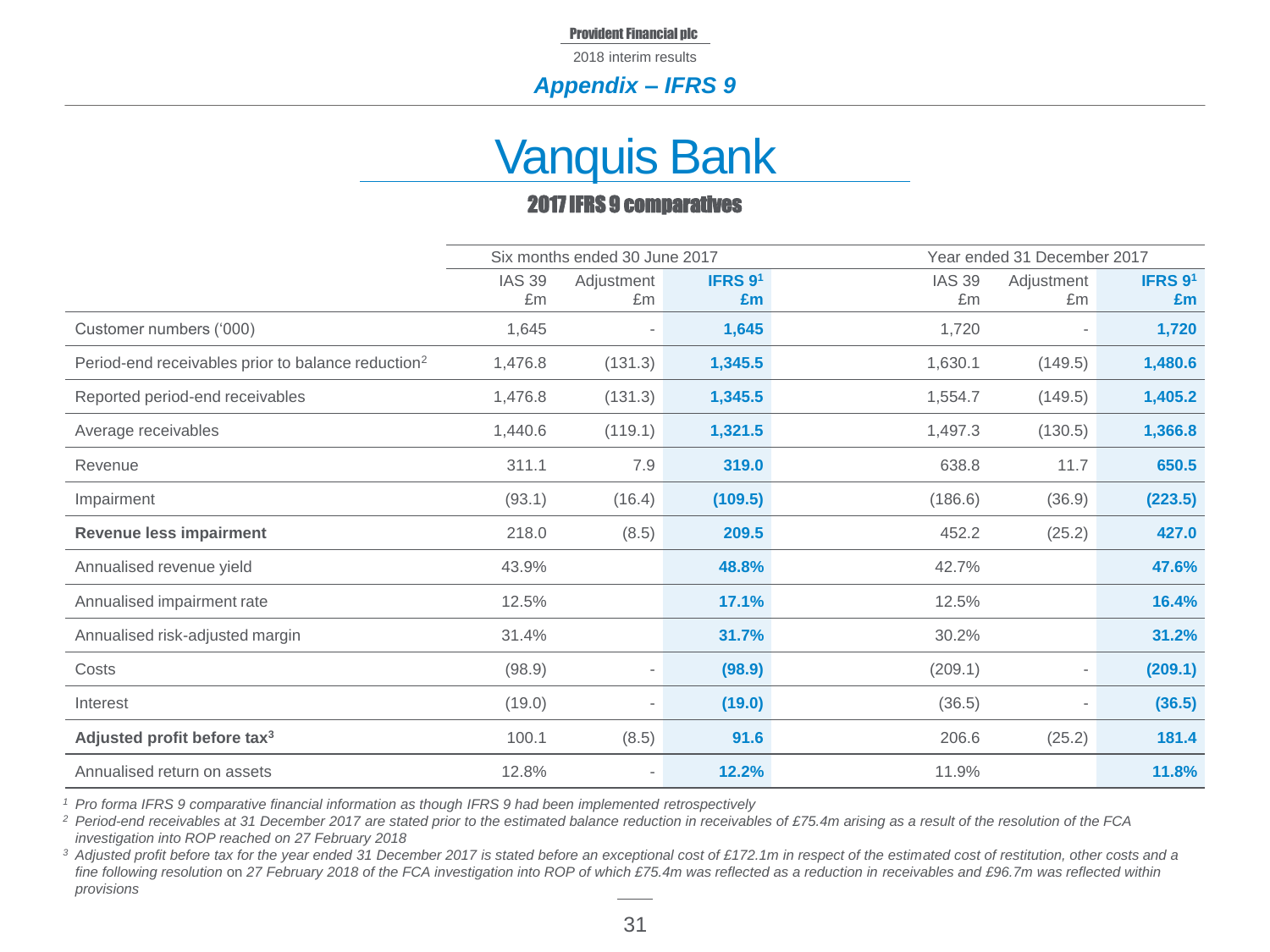2018 interim results

#### *Appendix – IFRS 9*

## **CCD**

#### 2017 IFRS 9 comparatives

|                                                |                     | Six months ended 30 June 2017 |               |                     | Year ended 31 December 2017 |               |  |
|------------------------------------------------|---------------------|-------------------------------|---------------|---------------------|-----------------------------|---------------|--|
|                                                | <b>IAS 39</b><br>£m | Adjustment<br>£m              | IFRS 91<br>£m | <b>IAS 39</b><br>£m | Adjustment<br>£m            | IFRS 91<br>£m |  |
| Customer numbers ('000)                        | 801                 |                               | 801           | 780                 |                             | 780           |  |
| Period-end receivables                         | 501.4               | (57.2)                        | 444.2         | 390.6               | (43.2)                      | 347.4         |  |
| Average receivables                            | 515.8               | (48.8)                        | 467.0         | 443.8               | (37.8)                      | 406.0         |  |
| Revenue                                        | 258.4               | 6.9                           | 265.3         | 451.2               | 30.0                        | 481.2         |  |
| Impairment                                     | (115.5)             | (8.5)                         | (124.0)       | (293.5)             | (17.5)                      | (311.0)       |  |
| <b>Revenue less impairment</b>                 | 142.9               | (1.6)                         | 141.3         | 157.7               | 12.5                        | 170.2         |  |
| Annualised revenue yield                       | 100.9%              |                               | 100.9%        | 101.7%              |                             | 118.5%        |  |
| Annualised impairment rate                     | 31.9%               |                               | 31.9%         | 66.2%               |                             | 76.6%         |  |
| Annualised risk-adjusted margin                | 69.0%               |                               | 69.0%         | 35.5%               |                             | 41.9%         |  |
| Costs                                          | (125.2)             | $\overline{\phantom{a}}$      | (125.2)       | (253.4)             |                             | (253.4)       |  |
| Interest                                       | (11.4)              |                               | (11.4)        | (23.1)              |                             | (23.1)        |  |
| Adjusted profit/(loss) before tax <sup>2</sup> | 6.3                 | (1.6)                         | 4.7           | (118.8)             |                             | (106.3)       |  |
| Annualised return on assets                    | 15.8%               |                               | 14.9%         | $(17.4\%)$          |                             | (16.5%)       |  |

*<sup>1</sup> Pro forma IFRS 9 comparative financial information as though IFRS 9 had been implemented retrospectively*

<sup>2</sup> Adjusted profit/(loss) before tax is stated before exceptional costs of £18.1m in the six months ended 30 June 2017 and £32.5m in the year ended 31 December 2017 in respect of redundancy, retention, training and consultancy costs associated with the migration to the new home credit operating model in *July 2017* and subsequent implementation of the *recovery plan to re-establish relationships with customers and stabilise the operation following the poor execution of the migration*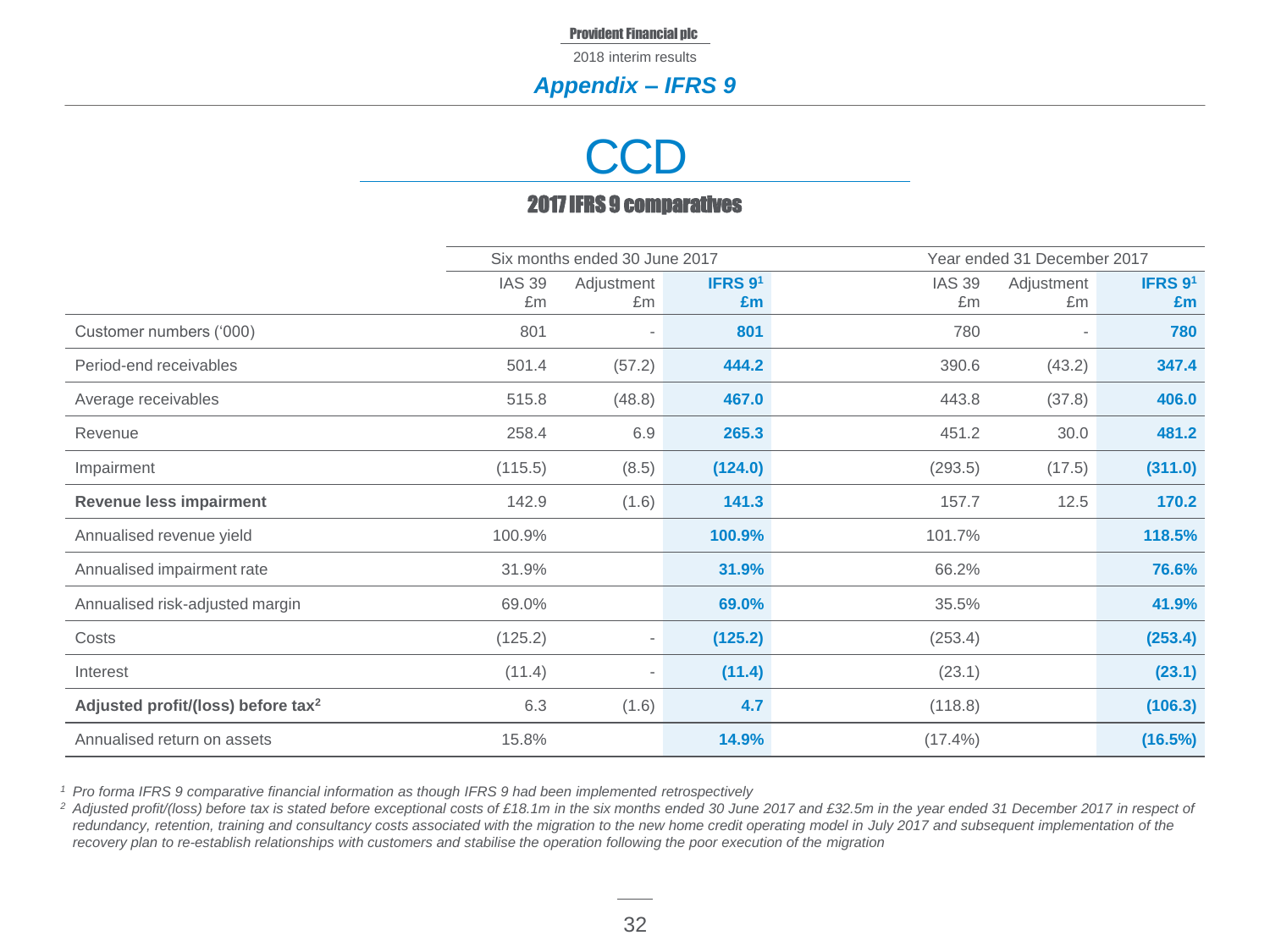2018 interim results

#### *Appendix – IFRS 9*

### **Moneybarn**

#### 2017 IFRS 9 comparatives

|                                                                | Six months ended 30 June 2017 |                          |         | Year ended 31 December 2017 |            |         |
|----------------------------------------------------------------|-------------------------------|--------------------------|---------|-----------------------------|------------|---------|
|                                                                | <b>IAS 39</b>                 | Adjustment               | IFRS 91 | <b>IAS 39</b>               | Adjustment | IFRS 91 |
|                                                                | £m                            | £m                       | Em      | £m                          | £m         | £m      |
| Customer numbers ('000)                                        | 46                            |                          | 46      | 50                          |            | 50      |
| Period-end receivables prior to balance reduction <sup>2</sup> | 343.8                         | (40.6)                   | 303.2   | 376.2                       | (45.4)     | 330.8   |
| Reported period-end receivables                                | 343.8                         | (40.6)                   | 303.2   | 364.1                       | (45.4)     | 318.7   |
| Average receivables                                            | 325.1                         | (38.0)                   | 287.1   | 345.1                       | (41.3)     | 303.8   |
| Revenue                                                        | 49.9                          | $\overline{\phantom{a}}$ | 49.9    | 106.3                       |            | 106.3   |
| Impairment                                                     | (13.3)                        | (6.6)                    | (19.9)  | (31.1)                      | (12.2)     | (43.3)  |
| <b>Revenue less impairment</b>                                 | 36.6                          | (6.6)                    | 30.0    | 75.2                        | (12.2)     | 63.0    |
| Annualised revenue yield                                       | 30.8%                         |                          | 34.7%   | 30.8%                       |            | 35.0%   |
| Annualised impairment rate                                     | 7.4%                          |                          | 15.3%   | 9.0%                        |            | 14.3%   |
| Annualised risk-adjusted margin                                | 23.4%                         |                          | 19.4%   | 21.8%                       |            | 20.7%   |
| Costs                                                          | (12.3)                        | $\overline{\phantom{a}}$ | (12.3)  | (25.5)                      |            | (25.5)  |
| Interest                                                       | (7.4)                         |                          | (7.4)   | (15.6)                      |            | (15.6)  |
| Adjusted profit before tax                                     | 16.9                          | (6.6)                    | 10.3    | 34.1                        | (12.2)     | 21.9    |
| Annualised return on assets                                    | 12.8%                         |                          | 8.9%    | 11.6%                       |            | 10.0%   |

*<sup>1</sup> Pro forma IFRS 9 comparative financial information as though IFRS 9 had been implemented retrospectively*

*<sup>2</sup> Period-end receivables at 31 December 2017 are stated prior to the estimated reduction in receivables of £12.1m reflected on 31 December 2017 in respect of the FCA investigation into affordability, forbearance and termination options* 

*<sup>3</sup> Adjusted profit before tax is stated before: (i) the amortisation of acquisition intangibles of £3.7m in the six months ended 30 June 2017 and £7.5m in the year ended 31 December 2017; and (ii) an exceptional cost of £20.0m in the year ended 31 December 2017 in respect of the estimated cost arising from the ongoing FCA investigation into affordability, forbearance and termination options of which £12.1m was reflected as a reduction in receivables and £7.9m was reflected within provisions*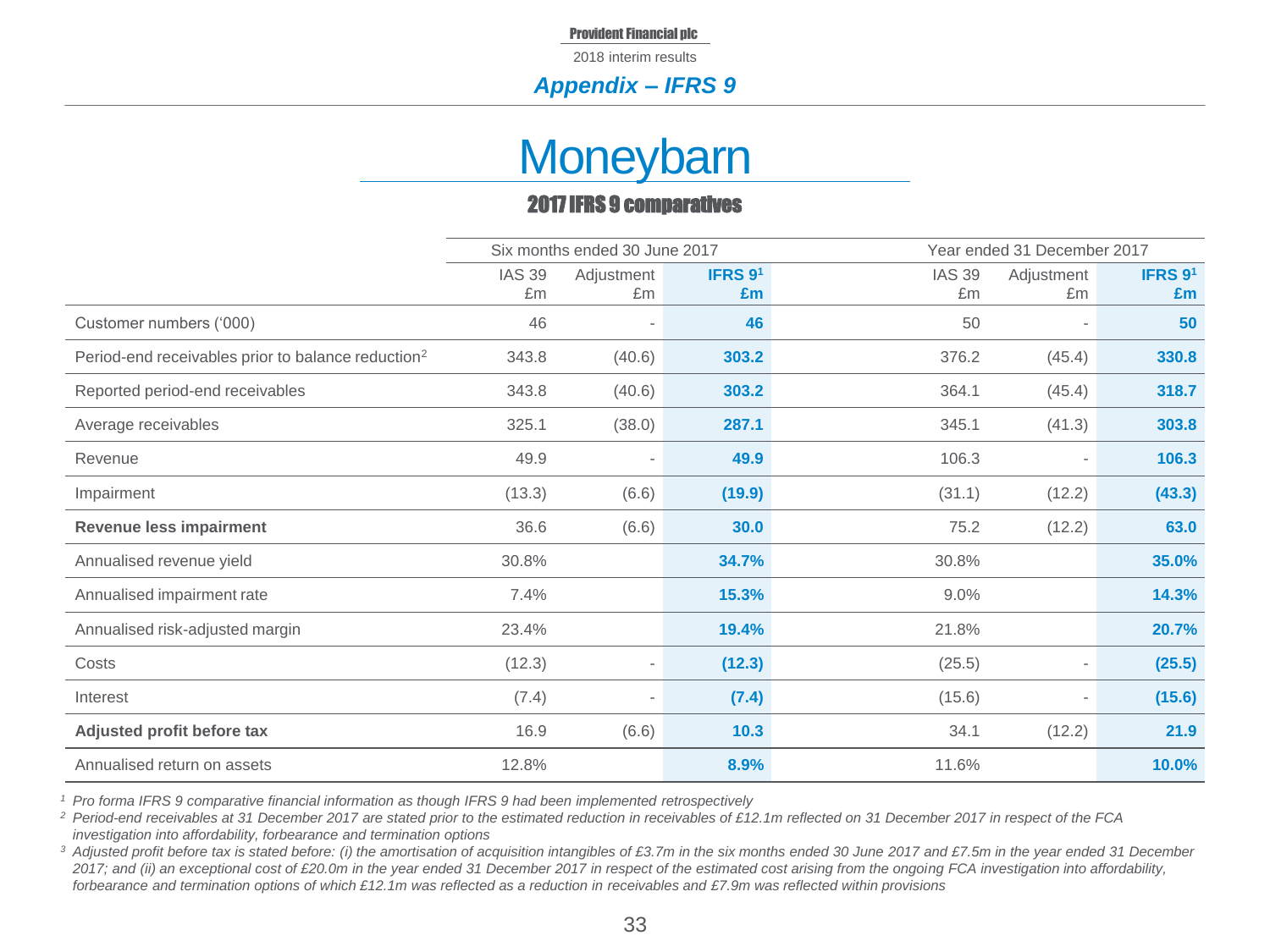2018 interim results

#### *Glossary of terms/definitions*

### **Group**

- **Adjusted basic earnings per share –** Profit before the amortisation of acquisition intangibles and exceptional items after tax divided by the weighted average number of share in issue
- **Adjusted profit before tax**  Profit before tax, the amortisation of acquisition intangibles and exceptional items
- **Annualised impairment rate**  Impairment as a percentage of average receivables for the 12 months ended 30 June/31 December
- **Annualised return on assets (ROA)** Profit before interest and exceptional items after tax as a percentage of average receivables for the 12 months ended 30 June/31 December
- **Annualised revenue yield**  Revenue as a percentage of average receivables for the 12 months ended 30 June/31 December
- **Annualised risk-adjusted margin (RAM)**  Revenue less impairment as a percentage of average receivables for the 12 months ended 30 June/31 **December**
- **Average receivables –** Average of month end receivables for the 12 months ended 30 June/31 December ending excluding the impact of the balance reduction adjustment in respect of Vanquis Bank and Moneybarn
- **CEM**  Customer Experience Manager
- **CLI** Credit line increase
- **FCA** Financial Conduct Authority
- **LCV**  Light commercial vehicle
- **LGD** Loss given default
- **PD** Probability of default
- **PRA** Prudential Regulation Authority
- **ROP** Repayment option plan